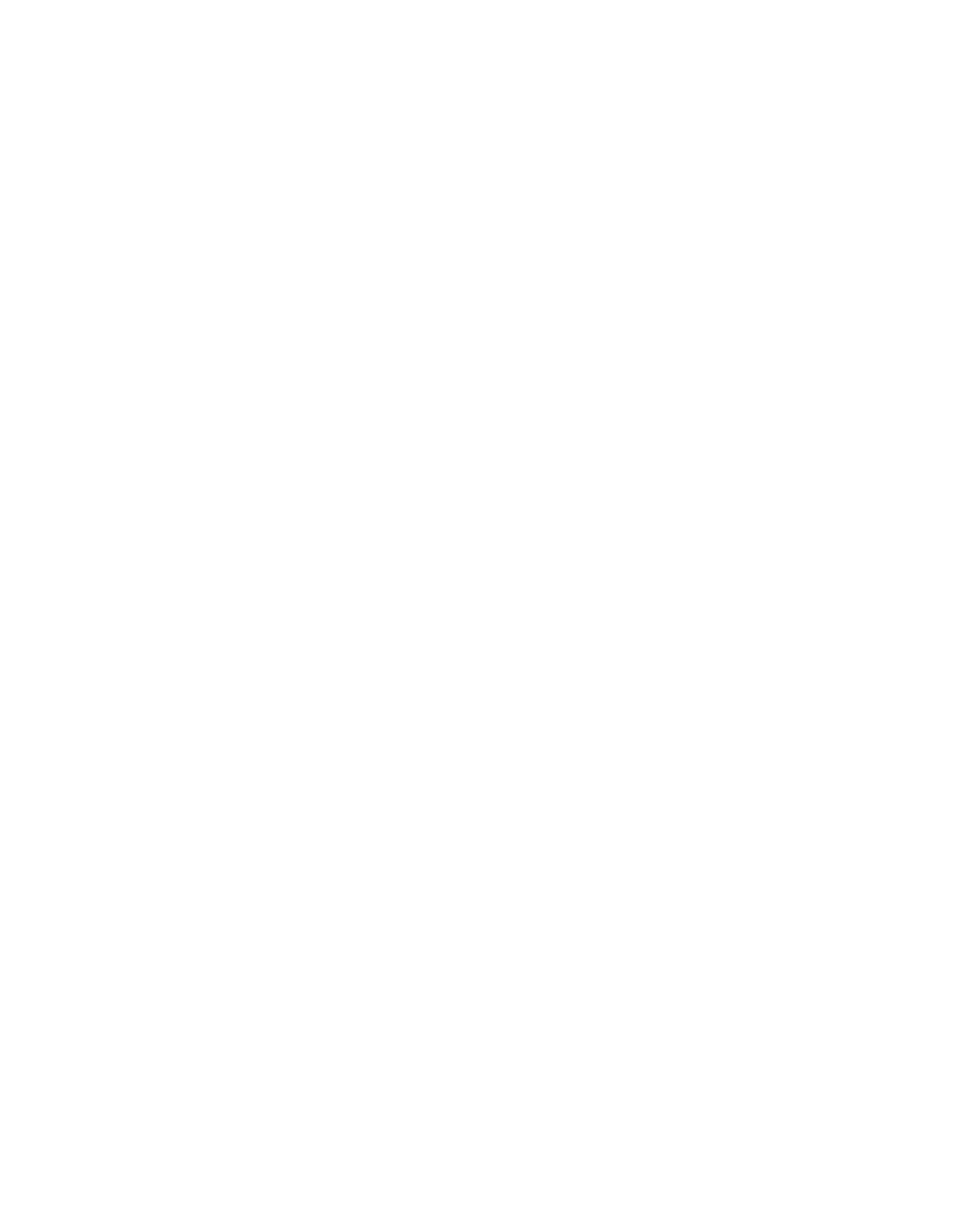

## **Optional Equipment**

| <b>EMISSIONS</b>    |                                                                                                                                                                                                                                                                                                                                                                                                                                                                                                                                                                                                                                                                                             |             |
|---------------------|---------------------------------------------------------------------------------------------------------------------------------------------------------------------------------------------------------------------------------------------------------------------------------------------------------------------------------------------------------------------------------------------------------------------------------------------------------------------------------------------------------------------------------------------------------------------------------------------------------------------------------------------------------------------------------------------|-------------|
| <b>CODE</b>         | <b>DESCRIPTION</b>                                                                                                                                                                                                                                                                                                                                                                                                                                                                                                                                                                                                                                                                          | <b>MSRP</b> |
| FE9                 | Emissions, Federal requirements                                                                                                                                                                                                                                                                                                                                                                                                                                                                                                                                                                                                                                                             | \$0.00      |
| NE <sub>1</sub>     | Emissions, Connecticut, Delaware, Maine, Maryland, Massachusetts, New Jersey, New York,<br>Oregon, Pennsylvania, Rhode Island, Vermont and Washington state requirements                                                                                                                                                                                                                                                                                                                                                                                                                                                                                                                    | \$0.00      |
| YF <sub>5</sub>     | Emissions, California state requirements                                                                                                                                                                                                                                                                                                                                                                                                                                                                                                                                                                                                                                                    | \$0.00      |
| NB <sub>8</sub>     | Emissions override, California (allows a dealer in states that require California emissions -<br>California, Connecticut, Delaware, Maryland, Massachusetts, New Jersey, New York, Oregon,<br>Pennsylvania, Rhode Island or Washington - to order Federal emissions for a vehicle that will<br>be registered in a state that has Federal emission requirements). Do not use for vehicles that<br>will be registered in California, Connecticut, Delaware, Maryland, Massachusetts, New Jersey,<br>New York, Oregon, Pennsylvania, Rhode Island or Washington. (Requires (FE9) Federal<br>emissions requirements. Not available in Maine or Vermont.)                                        | \$0.00      |
| NB9                 | Emissions override, state-specific (for dealers ordering vehicles in (YF5) or (NE1) emission<br>states - California, Connecticut, Delaware, Maine, Maryland, Massachusetts, New Jersey, New<br>York, Oregon, Pennsylvania, Rhode Island, Vermont and Washington) (Allows a California<br>dealer (YF5 emissions) to order (NE1) emissions with (NB9) emissions override code for<br>registration in (NE1) states; or, a Connecticut, Delaware, Maine, Maryland, Massachusetts,<br>New Jersey, New York, Oregon, Pennsylvania, Rhode Island, Vermont and Washington dealer<br>(NE1 emissions) to order (YF5) emissions with (NB9) emissions override code for registration<br>in California.) | \$0.00      |
| NC7                 | Emissions override, Federal (for vehicles ordered by dealers in Federal emission states with<br>(YF5) or (NE1) emissions - Not required for vehicles being shipped to California, Connecticut,<br>Delaware, Maine, Maryland, Massachusetts, New Jersey, New York, Oregon, Pennsylvania,<br>Rhode Island, Vermont or Washington) (Requires (YF5) California state emissions<br>requirements or (NE1) Connecticut, Delaware, Maine, Maryland, Massachusetts, New Jersey,<br>New York, Oregon, Pennsylvania, Rhode Island, Vermont or Washington state emissions<br>requirements.)                                                                                                             | \$0.00      |
| <b>ENGINE</b>       |                                                                                                                                                                                                                                                                                                                                                                                                                                                                                                                                                                                                                                                                                             |             |
| <b>CODE</b>         | <b>DESCRIPTION</b>                                                                                                                                                                                                                                                                                                                                                                                                                                                                                                                                                                                                                                                                          | <b>MSRP</b> |
| L8T                 | Engine, 6.6L V8 with Direct Injection and Variable Valve Timing, gasoline, (401 hp [299 kW] @<br>5200 rpm, 464 lb-ft of torque [629 N-m] @ 4000 rpm) (STD)                                                                                                                                                                                                                                                                                                                                                                                                                                                                                                                                  | Inc.        |
| L <sub>5</sub> P    | Engine, Duramax 6.6L Turbo-Diesel V8 B20-Diesel compatible, (445 hp [332 kW] @ 2800<br>rpm, 910 lb-ft of torque [1220 Nm] @ 1600 rpm) (Requires (JL1) trailer brake controller.<br>Regular Cab model requires (ZLQ) WT Fleet Convenience Package or (PCV) WT<br>Convenience Package.)                                                                                                                                                                                                                                                                                                                                                                                                       | \$9,890.00  |
| <b>TRANSMISSION</b> |                                                                                                                                                                                                                                                                                                                                                                                                                                                                                                                                                                                                                                                                                             |             |
| <b>CODE</b>         | <b>DESCRIPTION</b>                                                                                                                                                                                                                                                                                                                                                                                                                                                                                                                                                                                                                                                                          | <b>MSRP</b> |
| <b>MYD</b>          | Transmission, 6-speed automatic, heavy-duty (STD) (Requires (L8T) 6.6L V8 gas engine.)                                                                                                                                                                                                                                                                                                                                                                                                                                                                                                                                                                                                      | \$0.00      |

This document contains information considered Confidential between GM and its Clients uniquely. The information provided is not intended for public disclosure. Prices, specifications, and availability are subject to change without notice, and do not include certain fees, taxes and charges that may be required by law or vary by manufacturer or region. Performance figures are guidelines only, and actual performance may vary. Photos may not represent actual vehicles or exact configurations. Content based on report preparer's input is subject to the accuracy of the input provided.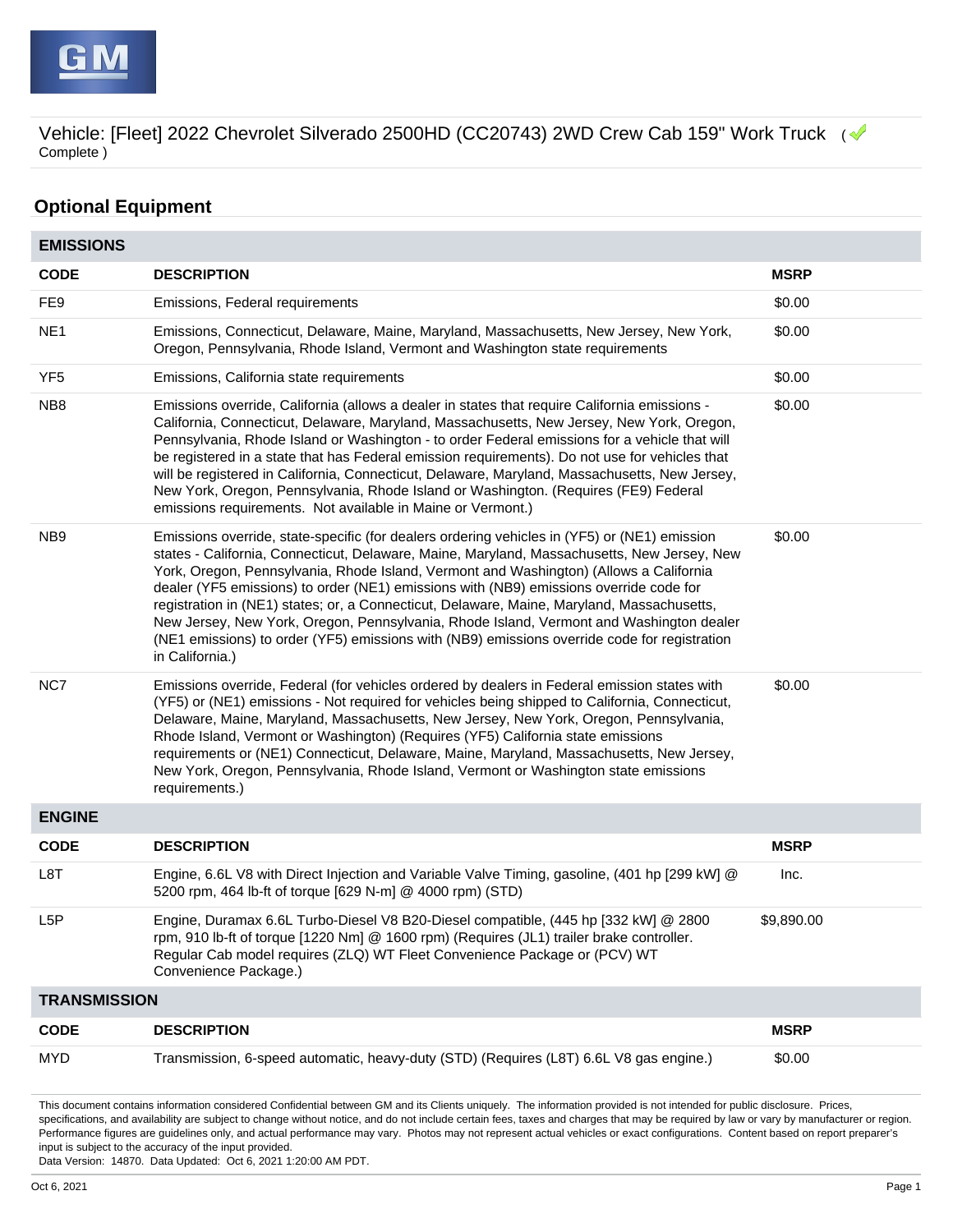

| <b>TRANSMISSION</b> |                                                                                                                                                                                                                                                                                                                                |             |  |  |
|---------------------|--------------------------------------------------------------------------------------------------------------------------------------------------------------------------------------------------------------------------------------------------------------------------------------------------------------------------------|-------------|--|--|
| <b>CODE</b>         | <b>DESCRIPTION</b>                                                                                                                                                                                                                                                                                                             | <b>MSRP</b> |  |  |
| <b>MGM</b>          | Transmission, Allison 10-Speed automatic (Included and only available with (L5P) Duramax<br>6.6L Turbo-Diesel V8 engine. Not available with (PTO) Power Take-off.)                                                                                                                                                             | \$0.00      |  |  |
| <b>MGU</b>          | Transmission, Allison 10-Speed automatic with integrated Power Take-Off (PTO) (Requires<br>(L5P) Duramax 6.6L Turbo-Diesel V8 engine. Included and only available with (PTO) Power<br>Take-Off.)                                                                                                                               | \$0.00      |  |  |
| <b>GVWR</b>         |                                                                                                                                                                                                                                                                                                                                |             |  |  |
| <b>CODE</b>         | <b>DESCRIPTION</b>                                                                                                                                                                                                                                                                                                             | <b>MSRP</b> |  |  |
| <b>JGA</b>          | GVWR, 10,150 lbs. (4604 kg) (STD) (Included and only available with CC20743 model and<br>(L8T) 6.6L V8 gas engine with 17" wheels)                                                                                                                                                                                             | Inc.        |  |  |
| C7A                 | Lowered GVWR, 10,000 lbs. (4536 kg) lowers GVWR and significantly decreases towing<br>and/or payload ratings (C*20903, CC20743, CC20753 and CC20953 models require (L8T)<br>6.6L V8 gas engine. (L5P) Duramax 6.6L Turbo-Diesel V8 engine is not available on the<br>following models: C*20903, CC20743, CC20753 and CC20953.) | \$0.00      |  |  |
| <b>JGC</b>          | GVWR, 10,350 lbs. (4695 kg) (Included and only available with CC20743 model and (L8T)<br>6.6L V8 gas engine with 18" or 20" wheels or CK20753 and (L8T) 6.6L V8 gas engine with 17"<br>wheels.)                                                                                                                                | \$0.00      |  |  |
| JFL                 | GVWR, 10,800 lbs. (4899 kg) (Included and only available with CC20743 model and (L5P)<br>Duramax 6.6L Turbo-Diesel V8 engine with 17" wheels.)                                                                                                                                                                                 | \$0.00      |  |  |
| JGJ                 | GVWR, 11,050 lbs. (5012 kg) (Included and only available with CC20743 model and (L5P)<br>Duramax 6.6L Turbo-Diesel V8 engine with 18" or 20" wheels.)                                                                                                                                                                          | \$0.00      |  |  |
| <b>AXLE</b>         |                                                                                                                                                                                                                                                                                                                                |             |  |  |
| <b>CODE</b>         | <b>DESCRIPTION</b>                                                                                                                                                                                                                                                                                                             | <b>MSRP</b> |  |  |
| GT4                 | Rear axle, 3.73 ratio (Requires (L8T) 6.6L V8 gas engine. Not available with (L5P) Duramax<br>6.6L Turbo-Diesel V8 engine.)                                                                                                                                                                                                    | \$0.00      |  |  |
| GU <sub>6</sub>     | Rear axle, 3.42 ratio (Included and only available with (L5P) Duramax 6.6L Turbo-Diesel V8<br>engine.)                                                                                                                                                                                                                         | \$0.00      |  |  |
|                     | PREFERRED EQUIPMENT GROUP                                                                                                                                                                                                                                                                                                      |             |  |  |
| <b>CODE</b>         | <b>DESCRIPTION</b>                                                                                                                                                                                                                                                                                                             | <b>MSRP</b> |  |  |
| 1WT                 | Work Truck Preferred Equipment Group includes standard equipment                                                                                                                                                                                                                                                               | \$0.00      |  |  |
| <b>WHEELS</b>       |                                                                                                                                                                                                                                                                                                                                |             |  |  |
| <b>CODE</b>         | <b>DESCRIPTION</b>                                                                                                                                                                                                                                                                                                             | <b>MSRP</b> |  |  |
| <b>PYN</b>          | Wheels, 17" (43.2 cm) painted steel, Silver (STD)                                                                                                                                                                                                                                                                              | Inc.        |  |  |
| <b>PYQ</b>          | Wheels, 17" (43.2 cm) machined aluminum                                                                                                                                                                                                                                                                                        | \$350.00    |  |  |
| <b>PYT</b>          | Wheels, 18" (45.7 cm) painted steel                                                                                                                                                                                                                                                                                            | \$300.00    |  |  |

This document contains information considered Confidential between GM and its Clients uniquely. The information provided is not intended for public disclosure. Prices, specifications, and availability are subject to change without notice, and do not include certain fees, taxes and charges that may be required by law or vary by manufacturer or region. Performance figures are guidelines only, and actual performance may vary. Photos may not represent actual vehicles or exact configurations. Content based on report preparer's input is subject to the accuracy of the input provided.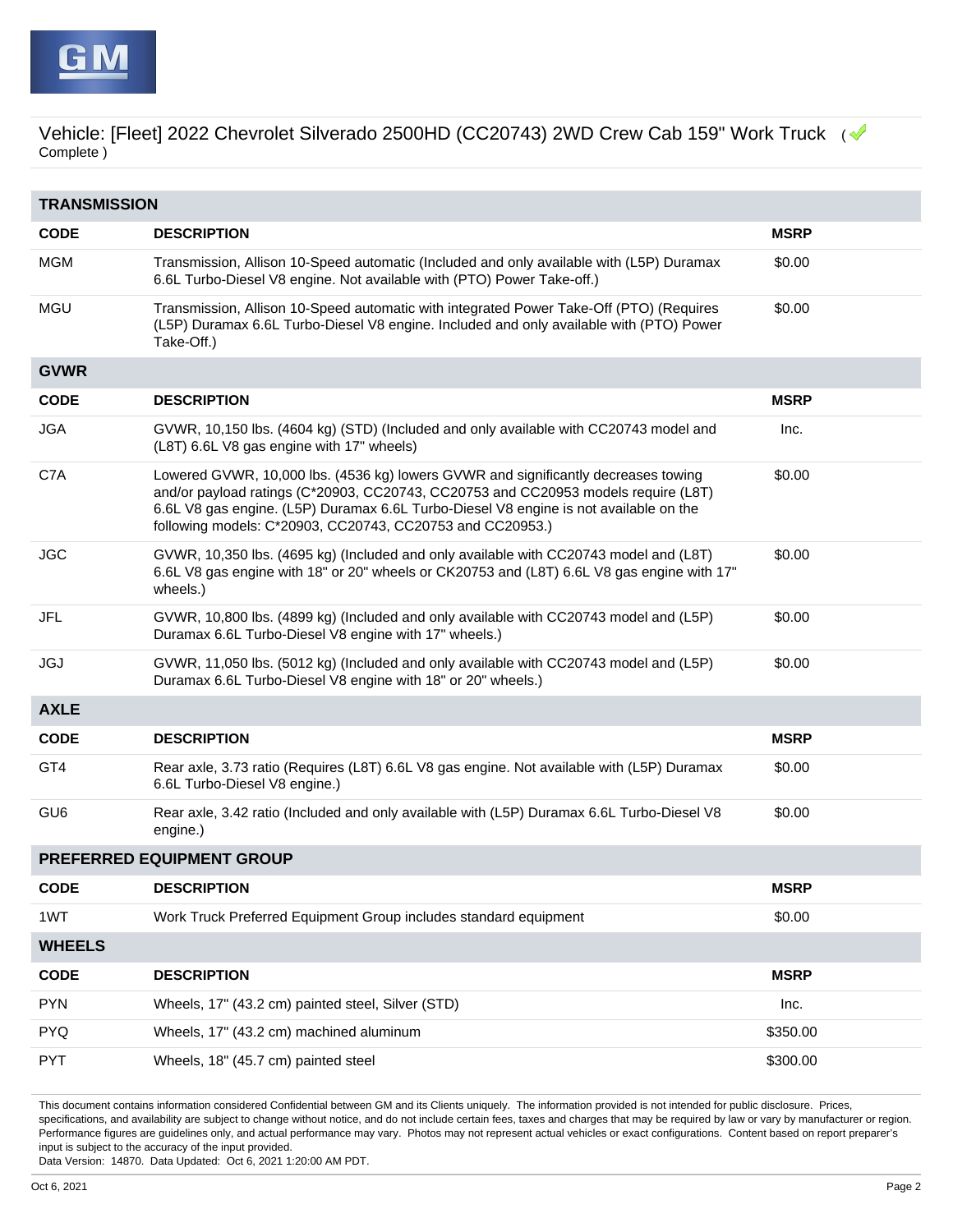

| <b>TIRES</b>      |                                                                                                                                                                                                                                                                                                                                                                                                         |             |
|-------------------|---------------------------------------------------------------------------------------------------------------------------------------------------------------------------------------------------------------------------------------------------------------------------------------------------------------------------------------------------------------------------------------------------------|-------------|
| <b>CODE</b>       | <b>DESCRIPTION</b>                                                                                                                                                                                                                                                                                                                                                                                      | <b>MSRP</b> |
| QHQ               | Tires, LT245/75R17E all-season, blackwall (STD)                                                                                                                                                                                                                                                                                                                                                         | \$0.00      |
| QXT               | Tires, LT265/70R17E all-terrain, blackwall (Included with (Z71) Z71 Off-Road Package.)                                                                                                                                                                                                                                                                                                                  | \$200.00    |
| QF <sub>6</sub>   | Tires, LT275/70R18E all-terrain, blackwall                                                                                                                                                                                                                                                                                                                                                              | \$200.00    |
| <b>SPARE TIRE</b> |                                                                                                                                                                                                                                                                                                                                                                                                         |             |
| <b>CODE</b>       | <b>DESCRIPTION</b>                                                                                                                                                                                                                                                                                                                                                                                      | <b>MSRP</b> |
| ZHQ               | Tire, spare LT245/75R17E all-season, blackwall (STD) (Included and only available with<br>(QHQ) LT245/75R17E all-season, blackwall tires with (E63) Durabed, pickup bed. Available to<br>order when (ZW9) pickup bed delete and (QHQ) LT245/75R17E all-season, blackwall tires are<br>ordered.)                                                                                                         | Inc.        |
| <b>ZXT</b>        | Tire, spare LT265/70R17E all-terrain, blackwall (Included and only available with (QXT)<br>LT265/70R17E all-terrain, blackwall tires with (E63) Durabed, pickup bed. Available to order<br>when (ZW9) pickup bed delete and (QXT) LT265/70R17E all-terrain, blackwall tires are<br>ordered.)                                                                                                            | \$0.00      |
| <b>ZYG</b>        | Tire, spare LT275/70R18 all-terrain, blackwall (Included with (ANQ) Alaskan Snow Plow<br>Special Edition. Included and only available with (QF6) LT275/70R18E all-terrain, blackwall<br>tires or (QG3) LT275/70R18 mud-terrain, blackwall tires with (E63) Durabed, pickup bed.<br>Available to order when (ZW9) pickup bed delete and (QF6) LT275/70R18E all-terrain,<br>blackwall tires are ordered.) | \$0.00      |
| <b>PAINT</b>      |                                                                                                                                                                                                                                                                                                                                                                                                         |             |
| <b>CODE</b>       | <b>DESCRIPTION</b>                                                                                                                                                                                                                                                                                                                                                                                      | <b>MSRP</b> |
| G7C               | <b>Red Hot</b>                                                                                                                                                                                                                                                                                                                                                                                          | \$0.00      |
| GA0               | Northsky Blue Metallic                                                                                                                                                                                                                                                                                                                                                                                  | \$0.00      |
| GAN               | Silver Ice Metallic                                                                                                                                                                                                                                                                                                                                                                                     | \$0.00      |
| GAZ               | <b>Summit White</b>                                                                                                                                                                                                                                                                                                                                                                                     | \$0.00      |
| <b>GBA</b>        | Black                                                                                                                                                                                                                                                                                                                                                                                                   | \$0.00      |
| <b>GHR</b>        | <b>Greenstone Metallic</b>                                                                                                                                                                                                                                                                                                                                                                              | \$0.00      |
| <b>SEAT TYPE</b>  |                                                                                                                                                                                                                                                                                                                                                                                                         |             |
| <b>CODE</b>       | <b>DESCRIPTION</b>                                                                                                                                                                                                                                                                                                                                                                                      | <b>MSRP</b> |
| AE7               | Seats, front 40/20/40 split-bench with upper covered armrest storage with fixed lumbar (STD)                                                                                                                                                                                                                                                                                                            | \$0.00      |
| <b>SEAT TRIM</b>  |                                                                                                                                                                                                                                                                                                                                                                                                         |             |
| <b>CODE</b>       | <b>DESCRIPTION</b>                                                                                                                                                                                                                                                                                                                                                                                      | <b>MSRP</b> |
| H <sub>2</sub> G  | Jet Black, Vinyl seat trim                                                                                                                                                                                                                                                                                                                                                                              | \$0.00      |
| H <sub>1</sub> T  | Jet Black, Cloth seat trim                                                                                                                                                                                                                                                                                                                                                                              | \$0.00      |

This document contains information considered Confidential between GM and its Clients uniquely. The information provided is not intended for public disclosure. Prices, specifications, and availability are subject to change without notice, and do not include certain fees, taxes and charges that may be required by law or vary by manufacturer or region. Performance figures are guidelines only, and actual performance may vary. Photos may not represent actual vehicles or exact configurations. Content based on report preparer's input is subject to the accuracy of the input provided.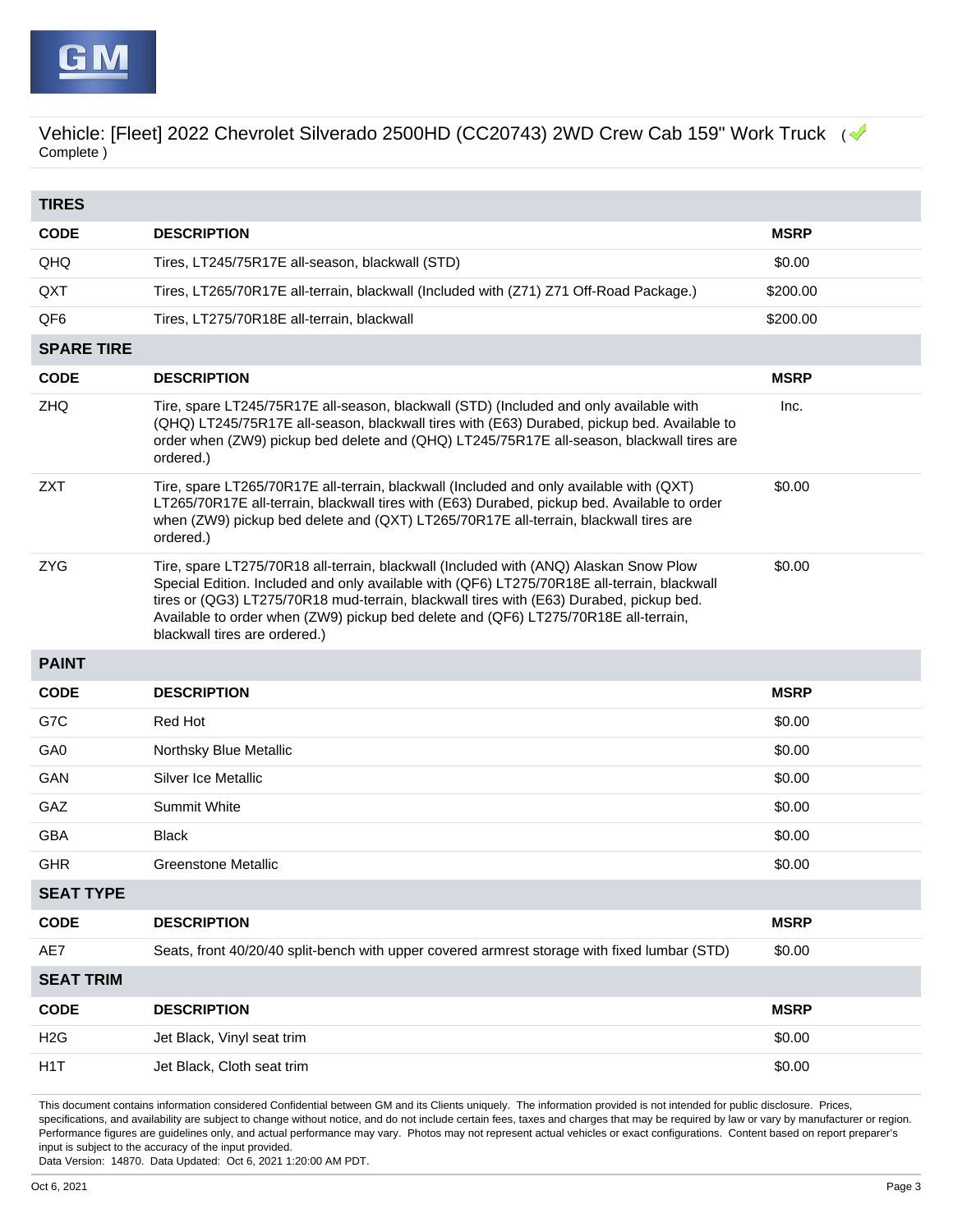

| <b>SEAT TRIM</b> |                                                                                                                                                                                                                                                                                                                                                                                                                                                                                                                                          |             |
|------------------|------------------------------------------------------------------------------------------------------------------------------------------------------------------------------------------------------------------------------------------------------------------------------------------------------------------------------------------------------------------------------------------------------------------------------------------------------------------------------------------------------------------------------------------|-------------|
| <b>CODE</b>      | <b>DESCRIPTION</b>                                                                                                                                                                                                                                                                                                                                                                                                                                                                                                                       | <b>MSRP</b> |
| H <sub>0</sub>   | Jet Black, Cloth seat trim (On 1WT models requires (A2X) 10-way power driver seat adjuster<br>and (ZLQ) WT Fleet Convenience Package or (PCV) WT Convenience Package. 1CX models<br>require (PCX) Custom Convenience Package, (A2X) 10-way power driver seat adjuster and<br>(KI4) Power outlet.)                                                                                                                                                                                                                                        | \$0.00      |
| <b>RADIO</b>     |                                                                                                                                                                                                                                                                                                                                                                                                                                                                                                                                          |             |
| <b>CODE</b>      | <b>DESCRIPTION</b>                                                                                                                                                                                                                                                                                                                                                                                                                                                                                                                       | <b>MSRP</b> |
| <b>IOR</b>       | Audio system, Chevrolet Infotainment 3 system 7" diagonal color touchscreen, AM/FM stereo.<br>Additional features for compatible phones include: Bluetooth audio streaming for 2 active<br>devices, voice command pass-through to phone, wired Apple CarPlay and Android Auto<br>capable. (STD)                                                                                                                                                                                                                                          | \$0.00      |
|                  | <b>ADDITIONAL EQUIPMENT - PACKAGE</b>                                                                                                                                                                                                                                                                                                                                                                                                                                                                                                    |             |
| <b>CODE</b>      | <b>DESCRIPTION</b>                                                                                                                                                                                                                                                                                                                                                                                                                                                                                                                       | <b>MSRP</b> |
| <b>PCV</b>       | WT Convenience Package includes (AQQ) Remote Keyless Entry, (QT5) EZ Lift power lock<br>and release tailgate, (AKO) tinted windows, (C49) rear-window defogger, (K34) cruise control,<br>(DBG) power trailer mirrors with heated upper glass and manual extending/folding; (Not<br>available with (ZLQ) WT Fleet Convenience Package. (DBG) trailering mirrors may be<br>upgraded to (DWI) trailering mirrors or (DLN) mirrors.)                                                                                                         | \$1,185.00  |
| ZLQ              | WT Fleet Convenience Package includes (AQQ) Remote Keyless Entry, (K34) Cruise Control,<br>(QT5) EZ Lift power lock and release tailgate and (DBG) outside power-adjustable vertical<br>trailering with heated upper glass (Not available with (PCV) WT Convenience Package.                                                                                                                                                                                                                                                             | \$760.00    |
| <b>CMT</b>       | Gooseneck/5th Wheel Package includes (Z6A) Gooseneck/5th Wheel Prep Package (Regular<br>Cab model requires either (ZLQ) WT Fleet Convenience Package or (PCV) WT Convenience<br>Package. Includes (JL1) Trailer brake controller and (CGN) Chevytec spray-on bedliner. Not<br>available with (ZW9) pickup bed delete.)                                                                                                                                                                                                                   | \$1,365.00  |
| <b>PQA</b>       | WT Safety Package includes (UD5) Front and Rear Park Assist, (UKC) Lane Change Alert<br>with Side Blind Zone Alert, (UFG) Rear Cross Traffic Alert, (V46) Chrome front bumper and<br>(VJH) Chrome rear bumper (Requires (ZLQ) WT Fleet Convenience Package or (PCV) WT<br>Convenience Package, (C49) rear-window defogger, (KI4) 120-volt power outlet, (KC9) 120-<br>volt bed-mounted power outlet, (JL1) trailer brake controller and (DWI) trailer mirrors. Not<br>available with (UD7) rear park assist or (ZW9) pickup bed delete.) | \$1,090.00  |
| <b>RGE</b>       | Safety Confidence Package includes (UEU) Forward Collision Alert, (UHY) Automatic<br>Emergency Braking, (UK3) Steering Wheel Audio Controls and (UDD) Driver Information<br>Center (Includes (K34) Cruise Control. Not available with (ZW9) pickup bed delete.)                                                                                                                                                                                                                                                                          | \$615.00    |
| Z6A              | Gooseneck/5th Wheel Prep Package Hitch platform to accept Gooseneck or 5th Wheel hitch.<br>Includes hitch platform with tray to accept ball, stamped bed holes with removable caps<br>installed and bed mounted 7-pin trailer harness (similar to UY2 harness). (Included and only<br>available with (CMT) Gooseneck/5th Wheel Package.)                                                                                                                                                                                                 | \$0.00      |

This document contains information considered Confidential between GM and its Clients uniquely. The information provided is not intended for public disclosure. Prices, specifications, and availability are subject to change without notice, and do not include certain fees, taxes and charges that may be required by law or vary by manufacturer or region. Performance figures are guidelines only, and actual performance may vary. Photos may not represent actual vehicles or exact configurations. Content based on report preparer's input is subject to the accuracy of the input provided.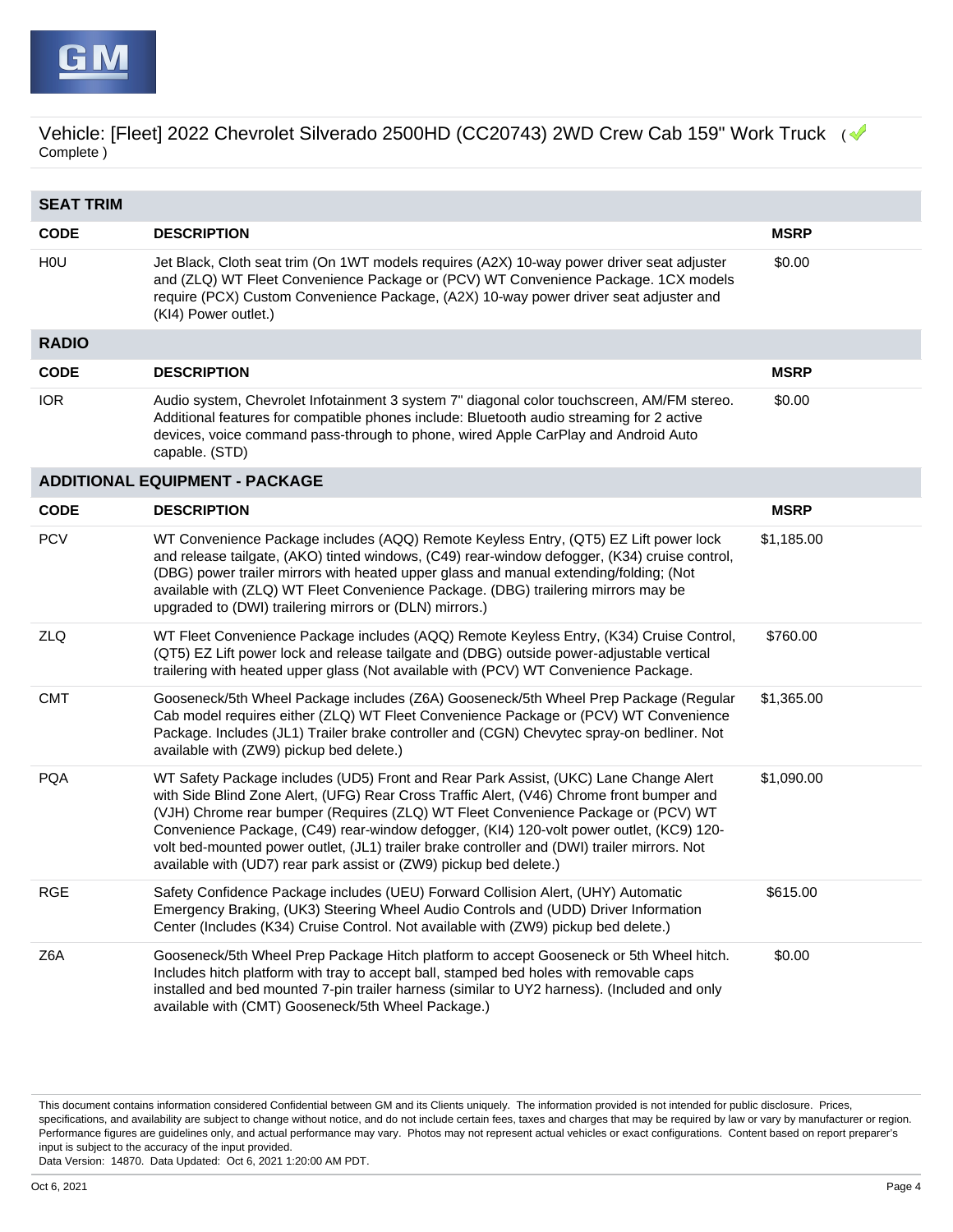

## **ADDITIONAL EQUIPMENT - MECHANICAL CODE DESCRIPTION MSRP** FHS E85 FlexFuel capable (Requires (L8T) 6.6L V8 gas engine and (JL1) trailer brake controller. Regular Cab model requires (ZLQ) WT Fleet Convenience Package or (PCV) WT Convenience Package. Not available with (ZW9) pickup bed delete.) \$100.00 PTO Power Take-Off (Requires (L5P) Duramax 6.6L Turbo-Diesel V8 engine and (K34) Cruise Control. Includes (MGU) 10-speed transmission.) \$995.00 K05 Engine block heater (Included with (L5P) Duramax 6.6L Turbo-Diesel V8 engine.) \$100.00 UF3 High idle switch (Requires (K34) Cruise Control. Not available with (PTO) Power Take-off.) \$200.00 Battery, heavy-duty dual 730 cold-cranking amps/70 Amp-hr maintenance-free with rundown protection and retained accessory power (Included and only available with (L5P) Duramax 6.6L Turbo-Diesel V8 engine.) \$0.00 K4B Battery, auxiliary, 730 cold-cranking amps/70 Amp-hr (Requires (L8T) 6.6L V8 gas engine and either (KW5) 220-amp alternator or (KHF) dual alternators. Not available with (KW7) 170-amp alternator.) \$135.00 KW5 Alternator, 220 amps (Included with (L5P) Duramax 6.6L Turbo-Diesel V8 engine or (VYU) Snow Plow Prep/Camper Package. Free flow on (L8T) 6.6L V8 gas engine.) \$150.00 KHF Alternators, dual, 220-amps primary, 170-amps auxiliary (Requires (K4B) auxiliary battery with (L8T) 6.6L V8 gas engine.) \$380.00 JL1 Trailer brake controller, integrated (Requires (ZLQ) WT Fleet Convenience Package, (PCV) WT Convenience Package or (L5P) Duramax 6.6L Turbo-Diesel V8 engine. Included with (CMT) Gooseneck/5th Wheel Package.) \$275.00 UY2 Trailering wiring provisions for trailering, 5th wheel and gooseneck trailer, includes additional 7 -way wiring harness located at the rear of the pickup bed attached to the rear frame cross member (Not available with (CMT) Gooseneck/5th Wheel Package or (ZW9) pickup bed delete.) \$35.00 NZZ Skid Plates protect the oil pan, front axle and transfer case (Included with (Z71) Z71 Off-Road Package or (VYU) Snow Plow Prep/Camper Package.) \$150.00 F60 Heavy Duty Front Spring/Camper Package Note: If ordered for Camper usage, recommend ordering (UY2) Trailering wiring provisions (Not available with (VYU) Snow Plow Prep/Camper Package.) \$45.00 \_\_\_ Capped Fuel Fill (Included and only available with (L5P) Duramax 6.6L Turbo-Diesel V8 engine or (ZW9) pickup bed delete.) \$0.00 K40 Exhaust brake (Included and only available with (L5P) Duramax 6.6L Turbo-Diesel V8 engine.) \$0.00 FPF DPF, diesel particulate filter, manual regeneration customer regeneration will not be allowed until the DPF load percentage has reached 100% full and a driver information center (DIC) message has been shown (Requires (L5P) Duramax 6.6L Turbo-Diesel V8 engine.) \$250.00 9C2 Governor, electronic speed sensor set to 65 MPH Provides electronic software to limit maximum road speed to 65-MPH. Cruise control limited to 60 MPH. (Not available with SEO (5M7) Speedometer calibration, SEO (9B9) 70mph governor or SEO (9D7) 75mph governor.) \$50.00

This document contains information considered Confidential between GM and its Clients uniquely. The information provided is not intended for public disclosure. Prices, specifications, and availability are subject to change without notice, and do not include certain fees, taxes and charges that may be required by law or vary by manufacturer or region. Performance figures are guidelines only, and actual performance may vary. Photos may not represent actual vehicles or exact configurations. Content based on report preparer's input is subject to the accuracy of the input provided.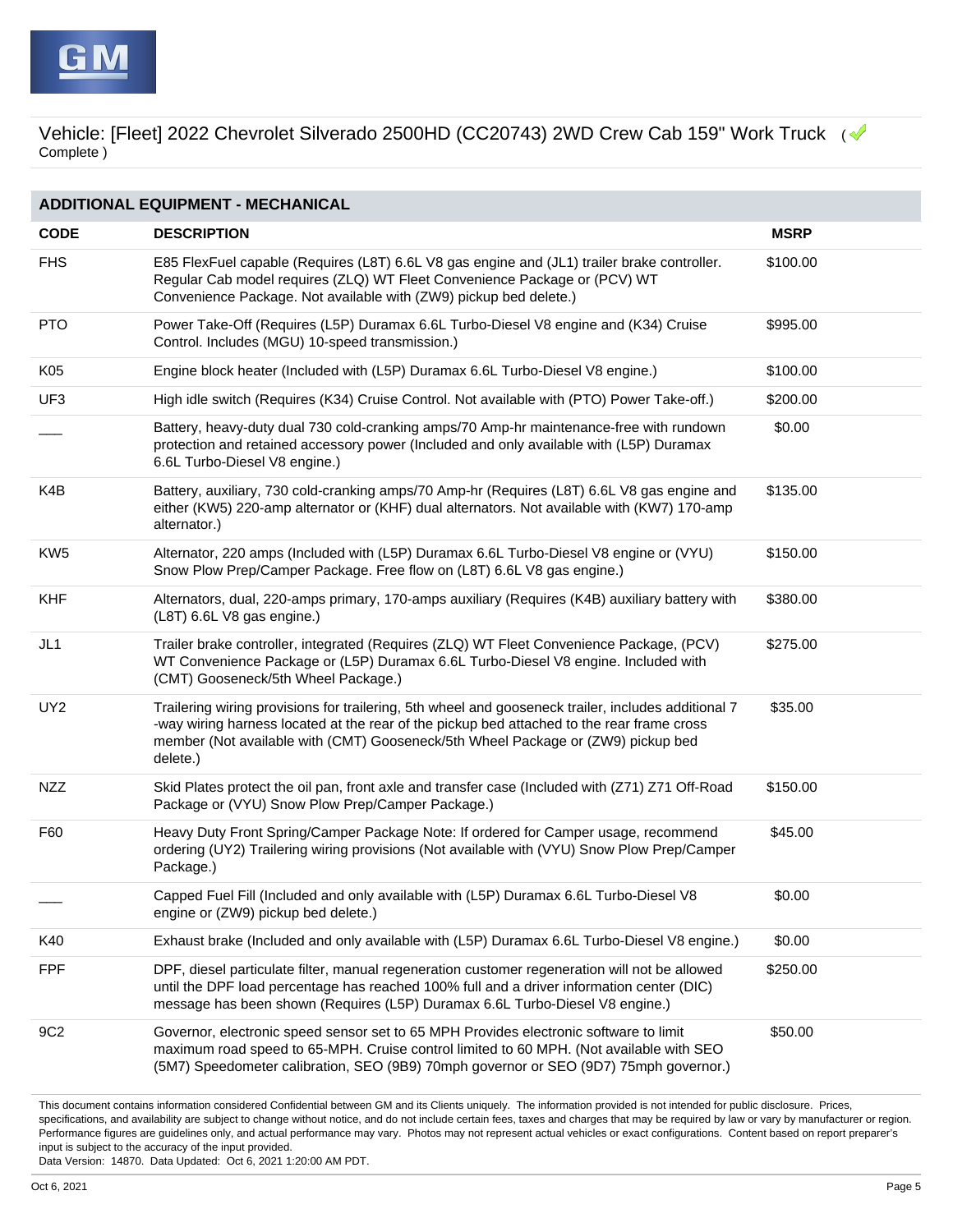

| <b>ADDITIONAL EQUIPMENT - MECHANICAL</b> |                                                                                                                                                                                                                                                                                                                                                                                                                                                                                                                                         |             |  |  |
|------------------------------------------|-----------------------------------------------------------------------------------------------------------------------------------------------------------------------------------------------------------------------------------------------------------------------------------------------------------------------------------------------------------------------------------------------------------------------------------------------------------------------------------------------------------------------------------------|-------------|--|--|
| <b>CODE</b>                              | <b>DESCRIPTION</b>                                                                                                                                                                                                                                                                                                                                                                                                                                                                                                                      | <b>MSRP</b> |  |  |
| 9B9                                      | Governor, electronic speed sensor set to 70 MPH Provides electronic software to limit<br>maximum road speed to 70-MPH. Cruise control limited to 65 MPH. (Not available with SEO<br>(5M7) Speedometer calibration, SEO (9C2) 65mph governor or SEO (9D7) 75mph governor.)                                                                                                                                                                                                                                                               | \$50.00     |  |  |
| 9D7                                      | Governor, electronic speed sensor set to 75 MPH Provides electronic software to limit<br>maximum road speed to 75-MPH. Cruise control limited to 70 MPH. (Not available with SEO<br>(5M7) Speedometer calibration, SEO (9C2) 65mph governor or SEO (9B9) 70mph governor.)                                                                                                                                                                                                                                                               | \$50.00     |  |  |
| 5M7                                      | Speedometer calibration, provisions Provides an owners manual supplement listing of<br>speedometer calibrations to be programmed into the powertrain control module (PCM), after<br>sale, to accommodate tire size changes utilized by railroad equipment. See Upfitter Integration<br>website www.gmupfitter.com Technical Bulletins section for calibration listing and instructions.<br>(Requires (L8T) 6.6L V8 gas engine. Not available with SEO (9C2), (9B9) or (9D7) governors.)                                                 | \$50.00     |  |  |
|                                          | <b>ADDITIONAL EQUIPMENT - EXTERIOR</b>                                                                                                                                                                                                                                                                                                                                                                                                                                                                                                  |             |  |  |
| <b>CODE</b>                              | <b>DESCRIPTION</b>                                                                                                                                                                                                                                                                                                                                                                                                                                                                                                                      | <b>MSRP</b> |  |  |
| V46                                      | Bumper, front chrome (Requires (VJH) Chrome rear bumper with (E63) Durabed, pickup bed.<br>Available with (ZW9) pickup bed delete. Included with (PQA) WT Safety Package.)                                                                                                                                                                                                                                                                                                                                                              | \$200.00    |  |  |
| <b>VJH</b>                               | Bumper, rear chrome (Requires (V46) Chrome front bumper. Included with (PQA) WT Safety<br>Package.)                                                                                                                                                                                                                                                                                                                                                                                                                                     | \$0.00      |  |  |
| <b>BHP</b>                               | Winter Grille Cover (Included and only available with (L5P) Duramax 6.6L Turbo-Diesel V8<br>engine.)                                                                                                                                                                                                                                                                                                                                                                                                                                    | \$0.00      |  |  |
| UF <sub>2</sub>                          | LED Cargo Area Lighting located in pickup bed, activated with switch on center switch bank or<br>key fob (Not available with (ZW9) pickup bed delete.)                                                                                                                                                                                                                                                                                                                                                                                  | \$125.00    |  |  |
| U01                                      | Lamps, Smoked Amber roof marker, (LED) (Included with (ANQ) Alaskan Snow Plow Special<br>Edition. Not available with (YF5) California state emissions requirements.)                                                                                                                                                                                                                                                                                                                                                                    | \$55.00     |  |  |
| <b>DBG</b>                               | Mirrors, outside power-adjustable vertical trailering with heated upper glass, lower convex<br>mirrors, integrated turn signals, manual folding/extending (extends 3.31" [84.25mm]) (Included<br>and only available with (ZLQ) WT Fleet Convenience Package or (PCV) WT Convenience<br>Package.)                                                                                                                                                                                                                                        | \$0.00      |  |  |
| <b>DLN</b>                               | Mirrors, outside heated power-adjustable, manual folding (Passenger mirror includes flat glass,<br>not convex) smaller non-trailer mirror, 11.2" (284.73mm) x 7.15" (181.69mm) (Requires (ZLQ)<br>WT Fleet Convenience Package or (PCV) WT Convenience Package.)                                                                                                                                                                                                                                                                        | \$50.00     |  |  |
| <b>DWI</b>                               | Mirrors, outside power-adjustable vertical trailering with heated and auto-dimming upper glass<br>lower convex mirrors, turn signal indicators, puddle lamps, perimeter lighting, auxiliary lighting,<br>power folding/manual extending (extends 3.31" [84.25mm]) (Requires (ZLQ) WT Fleet<br>Convenience Package or (PCV) WT Convenience Package. Includes (DD8) auto-dimming<br>rearview mirror. (DD8) auto-dimming mirror will be upgraded to (DRC) Partial video display<br>rearview mirror when (UVO) Bed View Camera is ordered.) | \$720.00    |  |  |
| <b>AKO</b>                               | Glass, deep-tinted (Included with (PCV) WT Convenience Package.)                                                                                                                                                                                                                                                                                                                                                                                                                                                                        | \$200.00    |  |  |

This document contains information considered Confidential between GM and its Clients uniquely. The information provided is not intended for public disclosure. Prices, specifications, and availability are subject to change without notice, and do not include certain fees, taxes and charges that may be required by law or vary by manufacturer or region. Performance figures are guidelines only, and actual performance may vary. Photos may not represent actual vehicles or exact configurations. Content based on report preparer's input is subject to the accuracy of the input provided.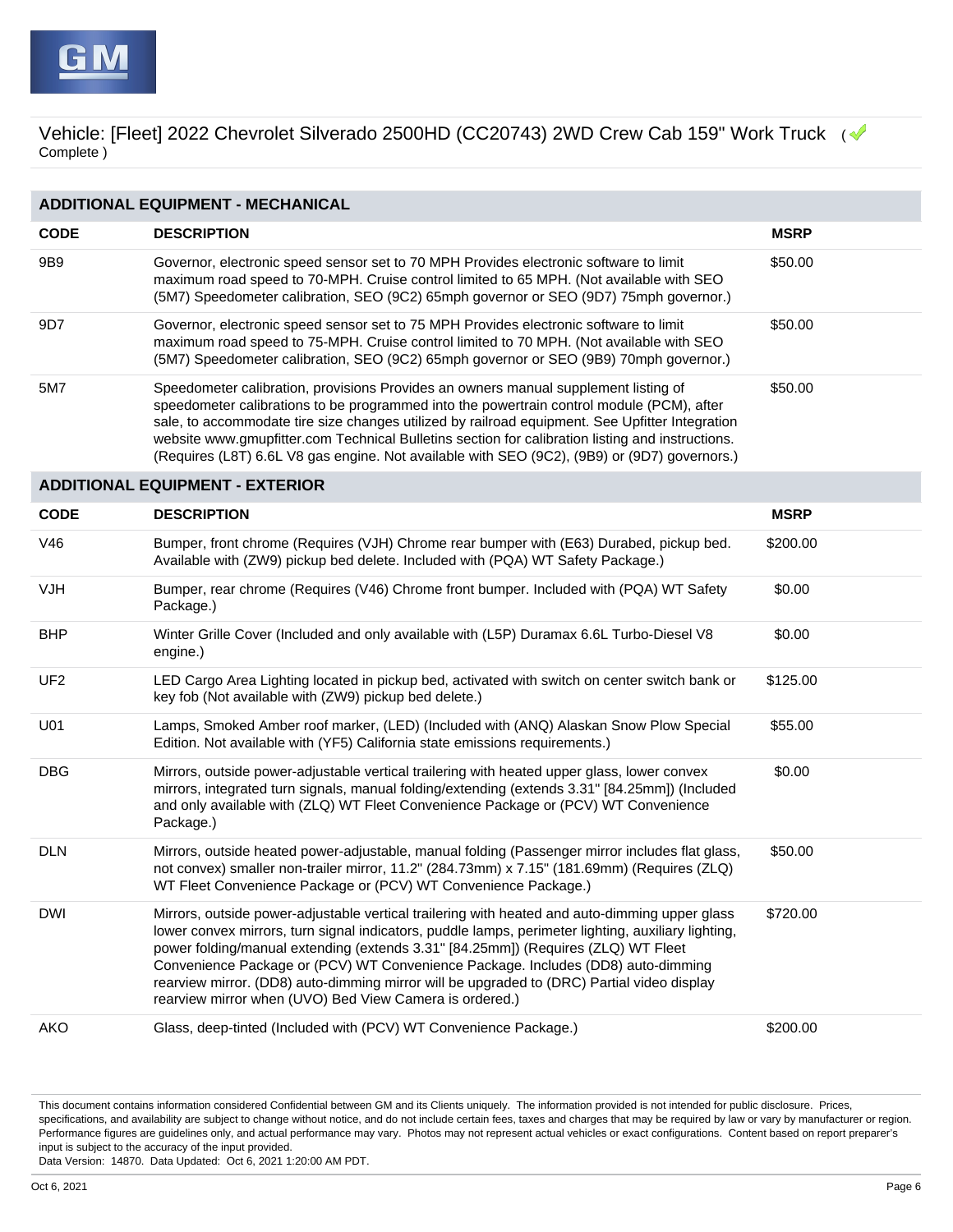

| <b>ADDITIONAL EQUIPMENT - EXTERIOR</b> |                                                                                                                                                                                                                                                                                                                                                                 |             |  |  |
|----------------------------------------|-----------------------------------------------------------------------------------------------------------------------------------------------------------------------------------------------------------------------------------------------------------------------------------------------------------------------------------------------------------------|-------------|--|--|
| <b>CODE</b>                            | <b>DESCRIPTION</b>                                                                                                                                                                                                                                                                                                                                              | <b>MSRP</b> |  |  |
| <b>CGN</b>                             | Chevytec spray-on bedliner Black with Chevrolet logo (does not include spray-on liner on<br>tailgate due to Black composite inner panel) (Included with (CMT) Gooseneck/5th Wheel<br>Package or (ANQ) Alaskan Snow Plow Special Edition. Not available with (ZW9) pickup bed<br>delete. Not available with any Ship Thrus EXCEPT (TCE), (TCH), (VSH) or (VTV).) | \$545.00    |  |  |
| VK3                                    | License plate kit, front (will be shipped to orders with ship-to states that require front license<br>plate)                                                                                                                                                                                                                                                    | \$0.00      |  |  |
| QK <sub>2</sub>                        | Tailgate, Multi-Flex with six functional load/access features, NOTE: Auto release can be<br>disabled if ball hitch is installed. See Owner's manual for details (Requires (ZLQ) WT Fleet<br>Convenience Package or (PCV) WT Convenience Package. Not available with (ZW9) pickup<br>bed delete.)                                                                | \$595.00    |  |  |
| QT5                                    | Tailgate, gate function manual with EZ Lift includes power lock and release (Included and only<br>available with (ZLQ) WT Fleet Convenience Package or (PCV) WT Convenience Package.                                                                                                                                                                            | \$0.00      |  |  |
| 01U                                    | Special Exterior Color All normally body colored non-sheet metal parts will be black including<br>front fender extensions, cab spoiler on Double & Crew cabs and LT trim door handles. May<br>require extended lead time.                                                                                                                                       | \$0.00      |  |  |
| 9V <sub>5</sub>                        | Paints, solid, Woodland Green All normally body colored non-sheet metal parts will be black<br>including front fender extensions, cab spoiler on Double & Crew cabs and LT trim door<br>handles. May require extended lead time. (Requires (01U) Special Exterior Color.)                                                                                       | \$450.00    |  |  |
| 9W3                                    | Paints, solid, Wheatland Yellow All normally body colored non-sheet metal parts will be black<br>including front fender extensions, cab spoiler on Double & Crew cabs and LT trim door<br>handles. May require extended lead time. (Requires (01U) Special Exterior Color.)                                                                                     | \$450.00    |  |  |
| 9W4                                    | Paints, solid, Tangier Orange All normally body colored non-sheet metal parts will be black<br>including front fender extensions, cab spoiler on Double & Crew cabs and LT trim door<br>handles. May require extended lead time. (Requires (01U) Special Exterior Color.)                                                                                       | \$450.00    |  |  |
| <b>TGK</b>                             | Special Paint (Requires (01U) Special Exterior Color.)                                                                                                                                                                                                                                                                                                          | \$450.00    |  |  |
| 9G8                                    | Headlamps, daytime running lamps and automatic headlamp control delete (Requires (L8T)<br>6.6L V8 gas engine and FBC or FGO order type.)                                                                                                                                                                                                                        | \$50.00     |  |  |
| 9M4                                    | Decal and name plate delete, tailgate (Not available with SEO (8F2) ornamentation delete or<br>(ZW9) pickup bed delete.)                                                                                                                                                                                                                                        | \$0.00      |  |  |
| 8F2                                    | Ornamentation, delete (Not available with (9R1) pickup bed decal delete or (9M4) tailgate<br>nameplate and decal delete.)                                                                                                                                                                                                                                       | \$0.00      |  |  |

This document contains information considered Confidential between GM and its Clients uniquely. The information provided is not intended for public disclosure. Prices, specifications, and availability are subject to change without notice, and do not include certain fees, taxes and charges that may be required by law or vary by manufacturer or region. Performance figures are guidelines only, and actual performance may vary. Photos may not represent actual vehicles or exact configurations. Content based on report preparer's input is subject to the accuracy of the input provided.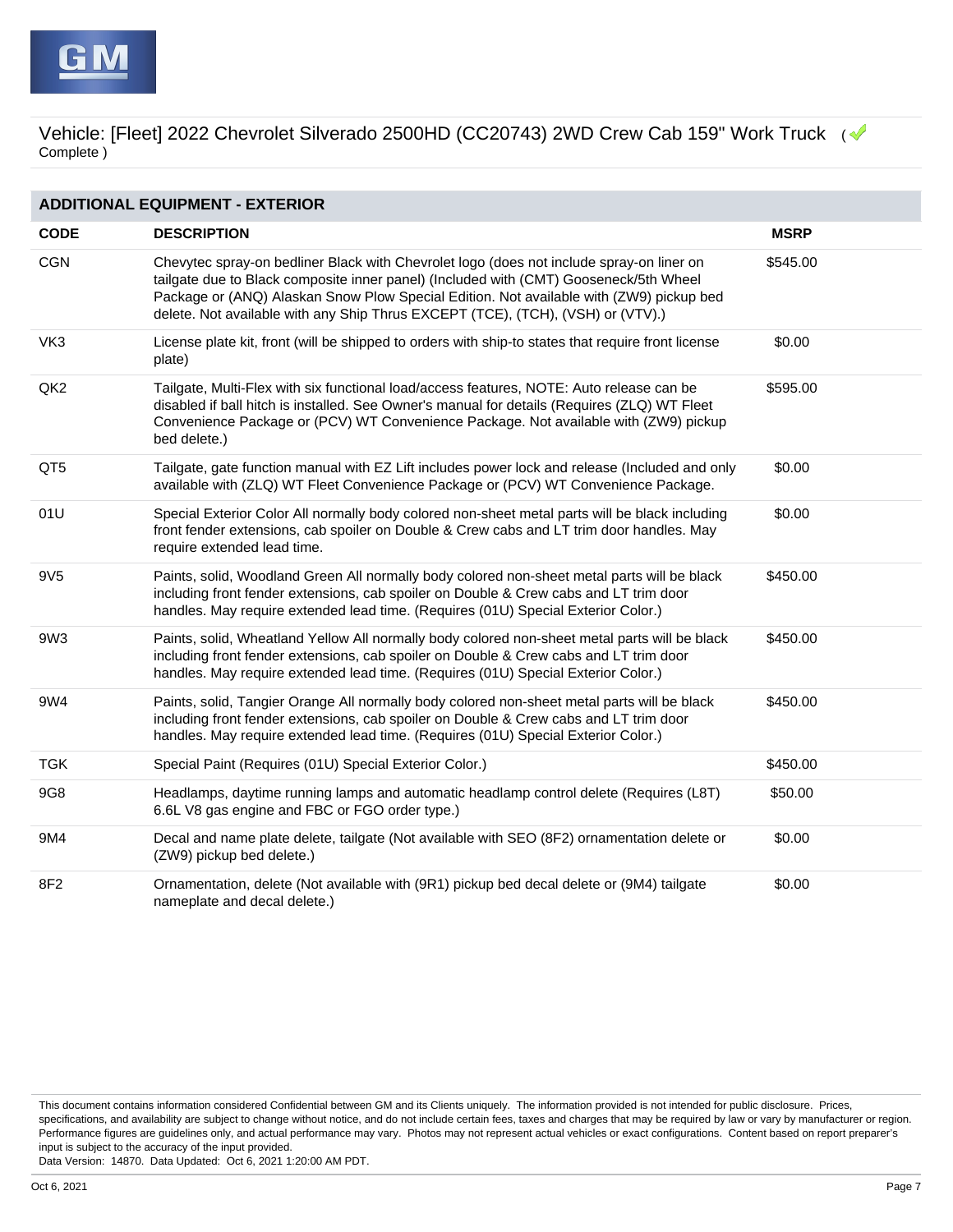

## **ADDITIONAL EQUIPMENT - ENTERTAINMENT**

| <b>CODE</b>      | <b>DESCRIPTION</b>                                                                                                                                                                                                                                                                                                                                                                                                                                                                                                                                                                                                                                                                                                                                                                                                                                                                                                                                           | <b>MSRP</b> |
|------------------|--------------------------------------------------------------------------------------------------------------------------------------------------------------------------------------------------------------------------------------------------------------------------------------------------------------------------------------------------------------------------------------------------------------------------------------------------------------------------------------------------------------------------------------------------------------------------------------------------------------------------------------------------------------------------------------------------------------------------------------------------------------------------------------------------------------------------------------------------------------------------------------------------------------------------------------------------------------|-------------|
| U <sub>2</sub> K | SiriusXM Radio enjoy a Platinum Plan trial subscription with over 150 channels including<br>commercial-free music, plus sports, news and entertainment. Plus listening on the SiriusXM<br>app, online and at home on compatible connected devices is included, so you'll hear the best<br>SiriusXM has to offer, anywhere life takes you. Welcome to the world of SiriusXM. (Requires<br>(UE1) OnStar. IMPORTANT: The SiriusXM radio trial package is not provided on vehicles that<br>are ordered for Fleet Daily Rental ("FDR") use. If you decide to continue service after your trial,<br>the subscription plan you choose will automatically renew thereafter and you will be charged<br>according to your chosen payment method at then-current rates. Fees and taxes apply. See<br>the SiriusXM Customer Agreement at www.siriusxm.com for complete terms and how to<br>cancel. All fees, content, features, and availability are subject to change.) | \$100.00    |
| UK3              | Steering wheel audio controls (Included and only available with (RGE) Safety Confidence<br>Package.)                                                                                                                                                                                                                                                                                                                                                                                                                                                                                                                                                                                                                                                                                                                                                                                                                                                         | \$0.00      |
| VV4              | Wi-Fi Hotspot capable (Included and only available with (UE1) OnStar. Terms and limitations<br>apply. See onstar.com or dealer for details.)                                                                                                                                                                                                                                                                                                                                                                                                                                                                                                                                                                                                                                                                                                                                                                                                                 | \$0.00      |
|                  | <b>ADDITIONAL EQUIPMENT - INTERIOR</b>                                                                                                                                                                                                                                                                                                                                                                                                                                                                                                                                                                                                                                                                                                                                                                                                                                                                                                                       |             |
| <b>CODE</b>      | <b>DESCRIPTION</b>                                                                                                                                                                                                                                                                                                                                                                                                                                                                                                                                                                                                                                                                                                                                                                                                                                                                                                                                           | <b>MSRP</b> |
| A <sub>2</sub> X | Seat adjuster, driver 10-way power including lumbar (Requires (ZLQ) WT Fleet Convenience<br>Package or (PCV) WT Convenience Package, (KI4) 120-volt power outlet and (H0U) Jet Black<br>interior.)                                                                                                                                                                                                                                                                                                                                                                                                                                                                                                                                                                                                                                                                                                                                                           | \$290.00    |
| <b>B30</b>       | Floor covering, color-keyed carpeting                                                                                                                                                                                                                                                                                                                                                                                                                                                                                                                                                                                                                                                                                                                                                                                                                                                                                                                        | \$100.00    |
| <b>B32</b>       | Floor mats, rubberized vinyl, front (Included and only available with (B30) color-keyed<br>carpeting.                                                                                                                                                                                                                                                                                                                                                                                                                                                                                                                                                                                                                                                                                                                                                                                                                                                        | \$0.00      |
| <b>B33</b>       | Floor mats, rubberized-vinyl rear (Included and only available with (B30) color-keyed<br>carpeting. Not available with Regular Cab models.                                                                                                                                                                                                                                                                                                                                                                                                                                                                                                                                                                                                                                                                                                                                                                                                                   | \$0.00      |
| <b>UDD</b>       | Driver Information Center, 4.2" diagonal color display includes driver personalization (Included<br>and only available with (RGE) Safety Confidence Package.)                                                                                                                                                                                                                                                                                                                                                                                                                                                                                                                                                                                                                                                                                                                                                                                                | \$0.00      |
|                  | Compass located in instrument cluster (Included and only available with (UE1) OnStar.)                                                                                                                                                                                                                                                                                                                                                                                                                                                                                                                                                                                                                                                                                                                                                                                                                                                                       | \$0.00      |
| 9L7              | Upfitter switch kit, (5) Provides 3-30 amp and 2-20 amp configurable circuits to facilitate<br>installation of aftermarket electrical accessories. Kit with all required parts will be shipped<br>loose with the truck for installation by the dealer or upfitter at customer expense. Installation<br>instructions and technical assistance available at www.gmupfitter.com                                                                                                                                                                                                                                                                                                                                                                                                                                                                                                                                                                                 | \$150.00    |
| AQQ              | Remote Keyless Entry with 2 transmitters (Included and only available with (ZLQ) WT Fleet<br>Convenience Package or (PCV) WT Convenience Package.)                                                                                                                                                                                                                                                                                                                                                                                                                                                                                                                                                                                                                                                                                                                                                                                                           | \$0.00      |
| K34              | Cruise control, electronic with set and resume speed, steering wheel-mounted (Included with<br>(ZLQ) WT Fleet Convenience Package, (PCV) WT Convenience Package or (RGE) Safety<br>Confidence Package.)                                                                                                                                                                                                                                                                                                                                                                                                                                                                                                                                                                                                                                                                                                                                                      | \$225.00    |
| KI4              | Power outlet, instrument panel, 120-volt (400 watts shared with (KC9) bed mounted power<br>outlet) (Requires (ZLQ) WT Fleet Convenience Package or (PCV) WT Convenience Package.)                                                                                                                                                                                                                                                                                                                                                                                                                                                                                                                                                                                                                                                                                                                                                                            | \$225.00    |

This document contains information considered Confidential between GM and its Clients uniquely. The information provided is not intended for public disclosure. Prices, specifications, and availability are subject to change without notice, and do not include certain fees, taxes and charges that may be required by law or vary by manufacturer or region. Performance figures are guidelines only, and actual performance may vary. Photos may not represent actual vehicles or exact configurations. Content based on report preparer's input is subject to the accuracy of the input provided.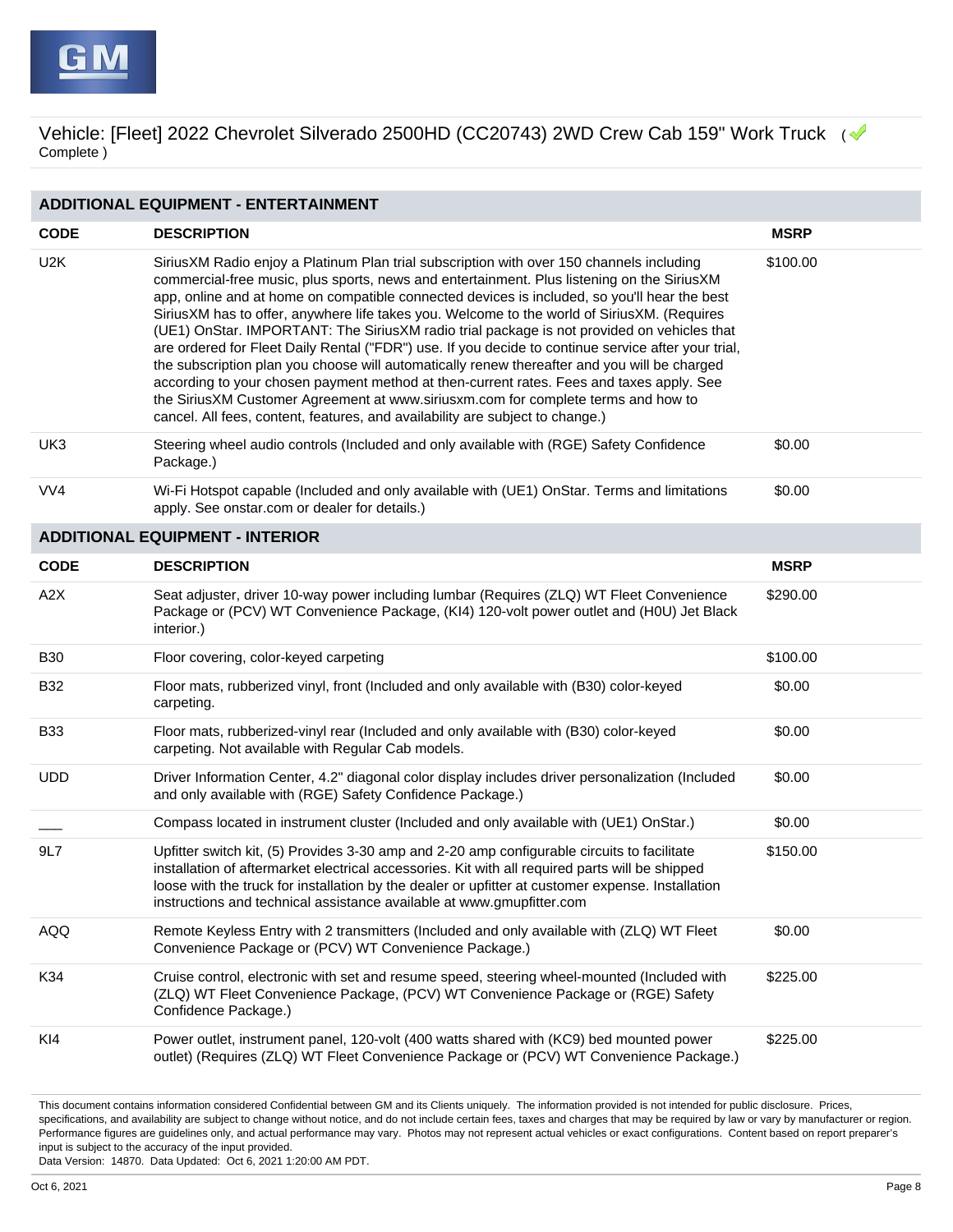| <b>ADDITIONAL EQUIPMENT - INTERIOR</b> |                                                                                                                                                                                                                                                                                                                                                                                                                                                                |             |  |
|----------------------------------------|----------------------------------------------------------------------------------------------------------------------------------------------------------------------------------------------------------------------------------------------------------------------------------------------------------------------------------------------------------------------------------------------------------------------------------------------------------------|-------------|--|
| <b>CODE</b>                            | <b>DESCRIPTION</b>                                                                                                                                                                                                                                                                                                                                                                                                                                             | <b>MSRP</b> |  |
| KC <sub>9</sub>                        | Power outlet, bed mounted, 120-volt (400 watts shared with (KI4) instrument panel mounted<br>power outlet) (Included and only available with (KI4) Power outlet. Not available with (ZW9)<br>pickup bed delete.)                                                                                                                                                                                                                                               | \$0.00      |  |
| C49                                    | Defogger, rear-window electric (Included with (PCV) WT Convenience Package.)                                                                                                                                                                                                                                                                                                                                                                                   | \$225.00    |  |
| D <sub>D</sub> <sub>8</sub>            | Mirror, inside rearview auto-dimming (Included and only available with (DWI) trailer mirrors.<br>Not included when (UVO) Bed View Camera is ordered and is replaced by (DRC) Partial video<br>display rearview mirror.)                                                                                                                                                                                                                                        | \$0.00      |  |
| <b>DRC</b>                             | Mirror, inside rearview auto dimming with partial video display includes bed view camera view<br>of cargo bed (Included and only available with (UVO) Bed View Camera.)                                                                                                                                                                                                                                                                                        | \$0.00      |  |
| <b>DRZ</b>                             | Rear Camera Mirror, inside rearview auto-dimming with full camera display (Requires (ZLQ)<br>WT Fleet Convenience Package or (PCV) WT Convenience Package. Replaces (D31) manual<br>tilt rearview mirror. Replaces (DD8) auto-dimming rearview mirror when (DWI) trailer mirrors<br>are ordered. Not available on Regular Cab models or with (ZW9) pickup bed delete.)                                                                                         | \$535.00    |  |
|                                        | Chevrolet Connected Access capable (Included and only available with (UE1) OnStar. Subject<br>to terms. See onstar.com or dealer for details.)                                                                                                                                                                                                                                                                                                                 | \$0.00      |  |
| <b>UVO</b>                             | Bed View Camera camera in the CHMSL to show a view of the cargo bed, display located in<br>rearview mirror (Not available with Regular Cab model, (DRZ) Rear Camera Mirror or (D31)<br>rearview mirror. Not available with (DD8) auto-dimming rearview mirror when (DWI) trailer<br>mirrors are ordered.)                                                                                                                                                      | \$250.00    |  |
| 5Y1                                    | Seats, Driver and passenger front individual seats Driver and passenger front individual seats<br>derived from a 40-20-40 split bench seat with the 20% section removed. Also removes the<br>USB port and auxiliary power outlet when (AZ3) bench seat is ordered. Does not include a<br>floor console. All exposed floor area will remain untrimmed. Deletes the center section of the<br>front bench seat. (Not available with (B30) color-keyed carpeting.) | \$0.00      |  |
| 8S3                                    | Back-up alarm, 97 decibels (Not available with SEO (SFW) back-up alarm calibration, (CMT)<br>Gooseneck/5th Wheel Package or (UY2) trailer wiring provisions.)                                                                                                                                                                                                                                                                                                  | \$138.00    |  |
| <b>SFW</b>                             | Back-up alarm calibration This calibration will allow installation of an aftermarket back-up<br>alarm by disabling rear perimeter lighting (Included with (ZW9) pickup bed delete. Not<br>available with (8S3) back-up alarm or (UY2) trailer wire provisions.)                                                                                                                                                                                                | \$50.00     |  |
| 5L5                                    | Theft deterrent system fleet immobilizer modifications In the absence of master key, reduces<br>roadside key relearn process to (3) two-minute cycles in place of the standard (3) ten-minute<br>cycles. This option will also allow for only one learned key to be needed when adding<br>additional keys instead of 2 learned keys. (Requires a Fleet or Government type order.)                                                                              | \$50.00     |  |
| 5H1                                    | Key equipment, two additional keys for single key system Provides two additional spare keys<br>for a total of (4). (Keys will be cut but not programmed) NOTE: programming of keys is at<br>customer's expense. Programming keys is not a warranty expense. (Requires (SAF) spare tire<br>lock. Not available with SEO (5Z4) spare wheel, carrier and lock delete or (ZW9) pickup bed<br>delete.)                                                              | \$45.00     |  |

This document contains information considered Confidential between GM and its Clients uniquely. The information provided is not intended for public disclosure. Prices, specifications, and availability are subject to change without notice, and do not include certain fees, taxes and charges that may be required by law or vary by manufacturer or region. Performance figures are guidelines only, and actual performance may vary. Photos may not represent actual vehicles or exact configurations. Content based on report preparer's input is subject to the accuracy of the input provided.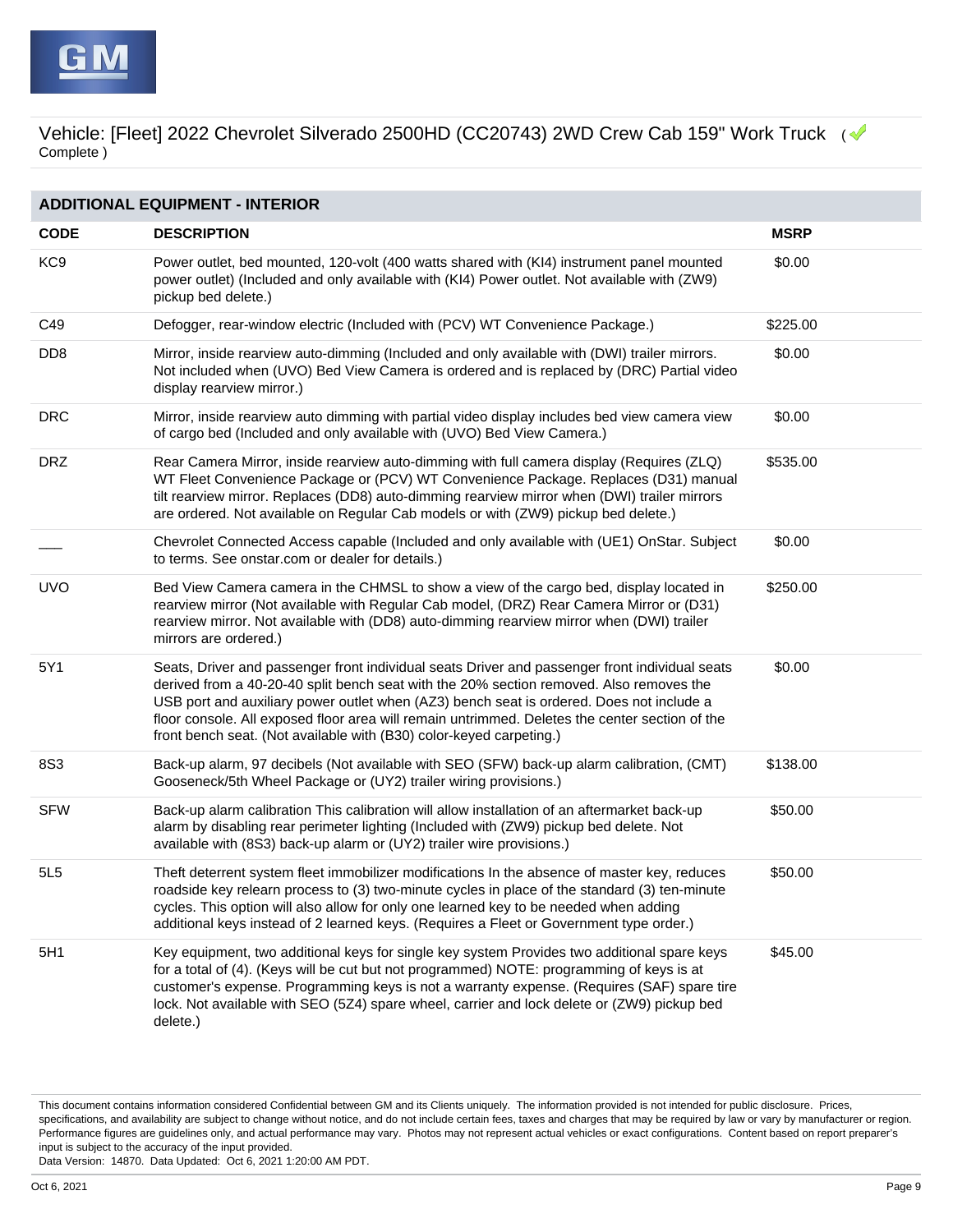| <b>ADDITIONAL EQUIPMENT - SAFETY-MECHANICAL</b> |                                                                                                                                                                                                                                                                                                                                                                                                                                                                                                         |             |  |  |
|-------------------------------------------------|---------------------------------------------------------------------------------------------------------------------------------------------------------------------------------------------------------------------------------------------------------------------------------------------------------------------------------------------------------------------------------------------------------------------------------------------------------------------------------------------------------|-------------|--|--|
| <b>CODE</b>                                     | <b>DESCRIPTION</b>                                                                                                                                                                                                                                                                                                                                                                                                                                                                                      | <b>MSRP</b> |  |  |
| <b>UHY</b>                                      | Automatic Emergency Braking (Included and only available with (RGE) Safety Confidence<br>Package. Not available with (ZW9) pickup bed delete.)                                                                                                                                                                                                                                                                                                                                                          | \$0.00      |  |  |
|                                                 | <b>ADDITIONAL EQUIPMENT - SAFETY-INTERIOR</b>                                                                                                                                                                                                                                                                                                                                                                                                                                                           |             |  |  |
| <b>CODE</b>                                     | <b>DESCRIPTION</b>                                                                                                                                                                                                                                                                                                                                                                                                                                                                                      | <b>MSRP</b> |  |  |
| UE1                                             | OnStar and Chevrolet connected services capable (Requires (U2K) SiriusXM Radio. Terms<br>and limitations apply. See onstar.com or dealer for details.)                                                                                                                                                                                                                                                                                                                                                  | \$175.00    |  |  |
| UD <sub>5</sub>                                 | Front and Rear Park Assist, ultrasonic (Included and only available with (PQA) WT Safety<br>Package.)                                                                                                                                                                                                                                                                                                                                                                                                   | \$0.00      |  |  |
| UD7                                             | Rear Park Assist, Ultrasonic (Requires (ZLQ) WT Fleet Convenience Package or (PCV) WT<br>Convenience Package, (JL1) trailer brake controller, (KI4) 120-volt power outlet, (KC9) 120-<br>volt bed-mounted power outlet, (V46) chrome front bumper and (VJH) rear chrome bumper.<br>Not available with (PQA) WT Safety Package or (ZW9) pickup bed delete.)                                                                                                                                              | \$295.00    |  |  |
| <b>UFG</b>                                      | Rear Cross Traffic Alert (Included and only available with (PQA) WT Safety Package.)                                                                                                                                                                                                                                                                                                                                                                                                                    | \$0.00      |  |  |
| <b>UKC</b>                                      | Lane Change Alert with Side Blind Zone Alert (Included and only available with (PQA) WT<br>Safety Package.)                                                                                                                                                                                                                                                                                                                                                                                             | \$0.00      |  |  |
| UEU                                             | Forward Collision Alert (Included and only available with (RGE) Safety Confidence Package.<br>Not available with (ZW9) pickup bed delete.)                                                                                                                                                                                                                                                                                                                                                              | \$0.00      |  |  |
| <b>ADDITIONAL EQUIPMENT - LPO</b>               |                                                                                                                                                                                                                                                                                                                                                                                                                                                                                                         |             |  |  |
|                                                 |                                                                                                                                                                                                                                                                                                                                                                                                                                                                                                         |             |  |  |
| <b>CODE</b>                                     | <b>DESCRIPTION</b>                                                                                                                                                                                                                                                                                                                                                                                                                                                                                      | <b>MSRP</b> |  |  |
| <b>PDB</b>                                      | LPO, Dark Essentials Package includes (RIK) Black Silverado nameplates, along with where<br>applicable, Black Custom/LT/LTZ/High Country badges, LPO, (SFZ) Black bowtie, LPO and<br>(SB7) Black tailgate CHEVROLET lettering, LPO, (dealer-installed) (Not available with (Z71)<br>Z71 Off-Road Package, (L5P) Duramax 6.6L Turbo-Diesel V8 engine or (ZW9) pickup bed<br>delete. When (QK2) Multi-Flex tailgate is ordered (SB7) Black tailgate lettering is replaced with<br>tailgate Black bowtie.) | \$455.00    |  |  |
| <b>SNO</b>                                      | LPO, Hitch Package Gooseneck ball and chain tiedown kit with case, (dealer-installed)<br>(Requires (CMT) Gooseneck/5th Wheel Package. Not available with (ZW9) pickup bed delete.)                                                                                                                                                                                                                                                                                                                      | \$325.00    |  |  |
| VQZ                                             | LPO, Polished exhaust tip (dealer-installed) (Requires (L8T) 6.6L V8 gas engine.)                                                                                                                                                                                                                                                                                                                                                                                                                       | \$155.00    |  |  |
| 63B                                             | LPO, Tri-fold soft tonneau cover (dealer-installed) (Requires Standard Bed model. Not<br>available with any other tonneau cover.)                                                                                                                                                                                                                                                                                                                                                                       | \$700.00    |  |  |
| VOZ                                             | LPO, Hard-folding tonneau cover (dealer-installed) (Requires Standard Bed model. Not<br>available with any other tonneau cover.)                                                                                                                                                                                                                                                                                                                                                                        | \$1,100.00  |  |  |
| RW9                                             | LPO, Bedside storage boxes full-length, right and left side, (dealer-installed) (Requires<br>Standard Bed model. Not available with (ZW9) pickup bed delete or (VOZ) Hard-folding<br>tonneau cover, LPO.)                                                                                                                                                                                                                                                                                               | \$1,195.00  |  |  |

This document contains information considered Confidential between GM and its Clients uniquely. The information provided is not intended for public disclosure. Prices, specifications, and availability are subject to change without notice, and do not include certain fees, taxes and charges that may be required by law or vary by manufacturer or region. Performance figures are guidelines only, and actual performance may vary. Photos may not represent actual vehicles or exact configurations. Content based on report preparer's input is subject to the accuracy of the input provided.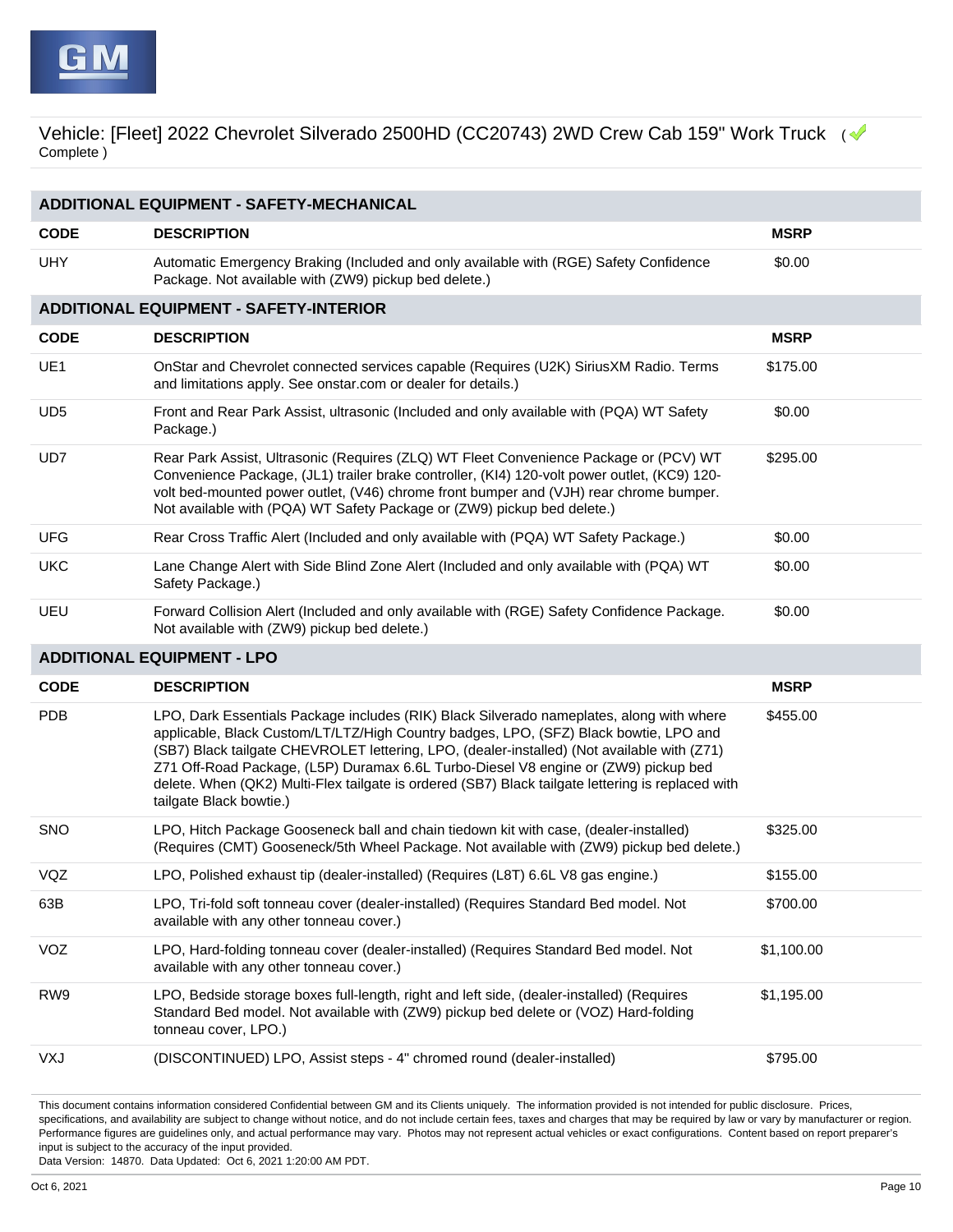| <b>ADDITIONAL EQUIPMENT - LPO</b> |                                                                                                                                                                                                                                                                                                                                                                                                                                                                                                                                                                            |             |  |  |
|-----------------------------------|----------------------------------------------------------------------------------------------------------------------------------------------------------------------------------------------------------------------------------------------------------------------------------------------------------------------------------------------------------------------------------------------------------------------------------------------------------------------------------------------------------------------------------------------------------------------------|-------------|--|--|
| <b>CODE</b>                       | <b>DESCRIPTION</b>                                                                                                                                                                                                                                                                                                                                                                                                                                                                                                                                                         | <b>MSRP</b> |  |  |
| <b>RVQ</b>                        | LPO, Black tubular assist steps, 6" rectangular (dealer-installed) (Not available with any other<br>assist steps.)                                                                                                                                                                                                                                                                                                                                                                                                                                                         | \$775.00    |  |  |
| <b>VXH</b>                        | LPO, Assist steps, chromed tubular, 6" rectangular (dealer-installed) (Not available with any<br>other assist steps.)                                                                                                                                                                                                                                                                                                                                                                                                                                                      | \$795.00    |  |  |
| <b>VXW</b>                        | LPO, Off-Road High Clearance Step (dealer-installed) (Requires Crew Cab model. Not<br>available with any other assist steps.) *PRICE TO FOLLOW*                                                                                                                                                                                                                                                                                                                                                                                                                            | W/A         |  |  |
| VQO                               | LPO, Black work step (dealer-installed) (Not available with any other assist steps.)                                                                                                                                                                                                                                                                                                                                                                                                                                                                                       | \$475.00    |  |  |
| <b>VTP</b>                        | LPO, Assist steps, commercial (dealer-installed) (Not available with any other assist steps.)<br>*PRICE TO FOLLOW*                                                                                                                                                                                                                                                                                                                                                                                                                                                         | W/A         |  |  |
| <b>VQK</b>                        | LPO, Molded splash guards, Black (dealer-installed) (Not available with (ZW9) pickup bed<br>delete.)                                                                                                                                                                                                                                                                                                                                                                                                                                                                       | \$240.00    |  |  |
| <b>SFZ</b>                        | LPO, Black Bowtie Emblem, front (dealer-installed) (Included with (PDB) Dark Essentials<br>Package, LPO. Not available with (Z71) Z71 Off-Road Package.)                                                                                                                                                                                                                                                                                                                                                                                                                   | \$155.00    |  |  |
| <b>RIK</b>                        | LPO, Black nameplates (dealer-installed) (Included and only available with (PDB) Dark<br>Essentials Package, LPO.)                                                                                                                                                                                                                                                                                                                                                                                                                                                         | \$0.00      |  |  |
| SB7                               | LPO, Black tailgate lettering (Included and only available with (PDB) Black Essentials<br>Package, LPO. Not available with (ZW9) pickup bed delete.)                                                                                                                                                                                                                                                                                                                                                                                                                       | \$0.00      |  |  |
| <b>RIA</b>                        | LPO, All-weather floor liners 1st and 2nd rows on Crew Cab and Double Cab, (includes<br>Chevrolet Bowtie logo on front mats) (Requires (B30) color-keyed carpeting. Not available with<br>(Z71) Z71 Off-Road Package. Replaces factory floor mats.)                                                                                                                                                                                                                                                                                                                        | \$230.00    |  |  |
|                                   | <b>ADDITIONAL EQUIPMENT - OTHER</b>                                                                                                                                                                                                                                                                                                                                                                                                                                                                                                                                        |             |  |  |
| <b>CODE</b>                       | <b>DESCRIPTION</b>                                                                                                                                                                                                                                                                                                                                                                                                                                                                                                                                                         | <b>MSRP</b> |  |  |
| P <sub>0</sub>                    | OnStar Additional 21 months of OnStar Fleet Safety and Security. Provides 21 months of Fleet<br>Safety and Security service in addition to the 3 months of complimentary coverage that is<br>included in the price of the vehicle. Total OnStar Fleet Safety and Security service duration is<br>24 months. (Requires (UE1) OnStar. Requires one of the following Fleet or Government order<br>types: FLS, FNR, FRC, FBC, FGO or FEF. Not available with P0K, P0L, R7Z, P1R, P1S, P1T<br>or P1U. Not available with a ship-to of Guam, Puerto Rico or the Virgin Islands.) | \$0.00      |  |  |
| <b>P0K</b>                        | OnStar Additional 33 months of OnStar Fleet Safety and Security. Provides 33 months of Fleet<br>Safety and Security service in addition to the 3 months of complimentary coverage that is<br>included in the price of the vehicle. Total OnStar Fleet Safety and Security service duration is<br>36 months. (Requires (UE1) OnStar. Requires one of the following Fleet or Government order<br>types: FLS, FNR, FRC, FBC, FGO or FEF. Not available with P0J, P0L, R7Z, P1R, P1S, P1T<br>or P1U. Not available with a ship-to of Guam, Puerto Rico or the Virgin Islands.) | \$0.00      |  |  |

This document contains information considered Confidential between GM and its Clients uniquely. The information provided is not intended for public disclosure. Prices, specifications, and availability are subject to change without notice, and do not include certain fees, taxes and charges that may be required by law or vary by manufacturer or region. Performance figures are guidelines only, and actual performance may vary. Photos may not represent actual vehicles or exact configurations. Content based on report preparer's input is subject to the accuracy of the input provided.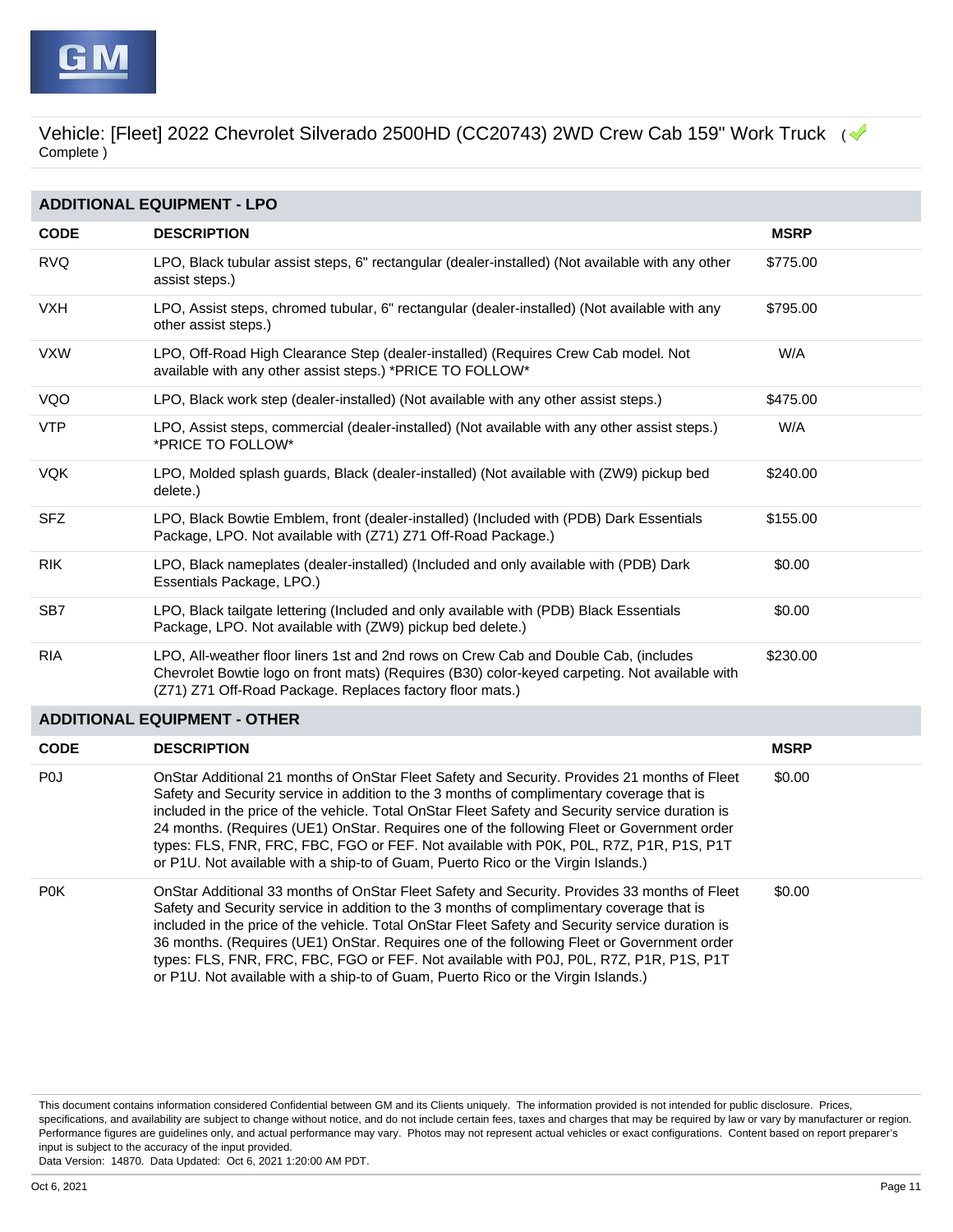

| <b>ADDITIONAL EQUIPMENT - OTHER</b> |                                                                                                                                                                                                                                                                                                                                                                                                                                                                                                                                                                                                                        |             |  |
|-------------------------------------|------------------------------------------------------------------------------------------------------------------------------------------------------------------------------------------------------------------------------------------------------------------------------------------------------------------------------------------------------------------------------------------------------------------------------------------------------------------------------------------------------------------------------------------------------------------------------------------------------------------------|-------------|--|
| <b>CODE</b>                         | <b>DESCRIPTION</b>                                                                                                                                                                                                                                                                                                                                                                                                                                                                                                                                                                                                     | <b>MSRP</b> |  |
| <b>POL</b>                          | OnStar Additional 45 months of OnStar Fleet Safety and Security. Provides 45 months of Fleet<br>Safety and Security service in addition to the 3 months of complimentary coverage that is<br>included in the price of the vehicle. Total OnStar Fleet Safety and Security service duration is<br>48 months. (Requires (UE1) OnStar. Requires one of the following Fleet or Government order<br>types: FLS, FNR, FRC, FBC, FGO or FEF. Not available with P0J, P0K, R7Z, P1R, P1S, P1T<br>or P1U. Not available with a ship-to of Guam, Puerto Rico or the Virgin Islands.)                                             | \$0.00      |  |
| <b>POM</b>                          | OnStar Additional 21 months of OnStar Fleet Driver Remote Access. Provides 21 months of<br>Fleet Driver Remote Access service in addition to the 3 months of complimentary coverage<br>that is included in the price of the vehicle. Total OnStar Fleet Driver Remote Access service<br>duration is 24 months. (Requires (UE1) OnStar. Requires one of the following Fleet or<br>Government order types: FLS, FNR, FRC, FBC, FGO or FEF. Not available with P0N or P0O.<br>Not available with a ship-to of Guam, Puerto Rico or the Virgin Islands.)                                                                   | \$0.00      |  |
| PON                                 | OnStar Additional 33 months of OnStar Fleet Driver Remote Access. Provides 33 months of<br>Fleet Driver Remote Access service in addition to the 3 months of complimentary coverage<br>that is included in the price of the vehicle. Total OnStar Fleet Driver Remote Access service<br>duration is 36 months. (Requires (UE1) OnStar. Requires one of the following Fleet or<br>Government order types: FLS, FNR, FRC, FBC, FGO or FEF. Not available with P0M or P0O.<br>Not available with a ship-to of Guam, Puerto Rico or the Virgin Islands.)                                                                   | \$0.00      |  |
| P <sub>0</sub>                      | OnStar Additional 45 months of OnStar Fleet Driver Remote Access. Provides 45 months of<br>Fleet Driver Remote Access service in addition to the 3 months of complimentary coverage<br>that is included in the price of the vehicle. Total OnStar Fleet Driver Remote Access service<br>duration is 48 months. (Requires (UE1) OnStar. Requires one of the following Fleet or<br>Government order types: FLS, FNR, FRC, FBC, FGO or FEF. Not available with P0M or P0N.<br>Not available with a ship-to of Guam, Puerto Rico or the Virgin Islands.)                                                                   | \$0.00      |  |
| P <sub>1</sub> R                    | OnStar Additional 9 months of OnStar Assurance for Tier3 Fleets. Provides 9 months of<br>OnStar Assurance service in addition to the 3 months of complimentary Safety & Security<br>coverage that is included in the price of the vehicle. Total Fleet OnStar Safety & Security<br>service duration is 3 months and 9 months of OnStar Assurance. (Requires (UE1) OnStar.<br>Requires one of the following Fleet or Government order types: FLS, FNR, FRC, FBC, FGO or<br>FEF. Not available with P0J, P0K, P0L, R7Z, P1S, P1T or P1U. Not available with a ship-to of<br>Guam, Puerto Rico or the Virgin Islands.)    | \$0.00      |  |
| P <sub>1</sub> S                    | OnStar Additional 21 months of OnStar Assurance for Tier3 Fleets. Provides 21 months of<br>OnStar Assurance service in addition to the 3 months of complimentary Safety & Security<br>coverage that is included in the price of the vehicle. Total Fleet OnStar Safety & Security<br>service duration is 3 months and 21 months of OnStar Assurance. (Requires (UE1) OnStar.<br>Requires one of the following Fleet or Government order types: FLS, FNR, FRC, FBC, FGO or<br>FEF. Not available with P0J, P0K, P0L, R7Z, P1R, P1T or P1U. Not available with a ship-to of<br>Guam, Puerto Rico or the Virgin Islands.) | \$0.00      |  |

This document contains information considered Confidential between GM and its Clients uniquely. The information provided is not intended for public disclosure. Prices, specifications, and availability are subject to change without notice, and do not include certain fees, taxes and charges that may be required by law or vary by manufacturer or region. Performance figures are guidelines only, and actual performance may vary. Photos may not represent actual vehicles or exact configurations. Content based on report preparer's input is subject to the accuracy of the input provided.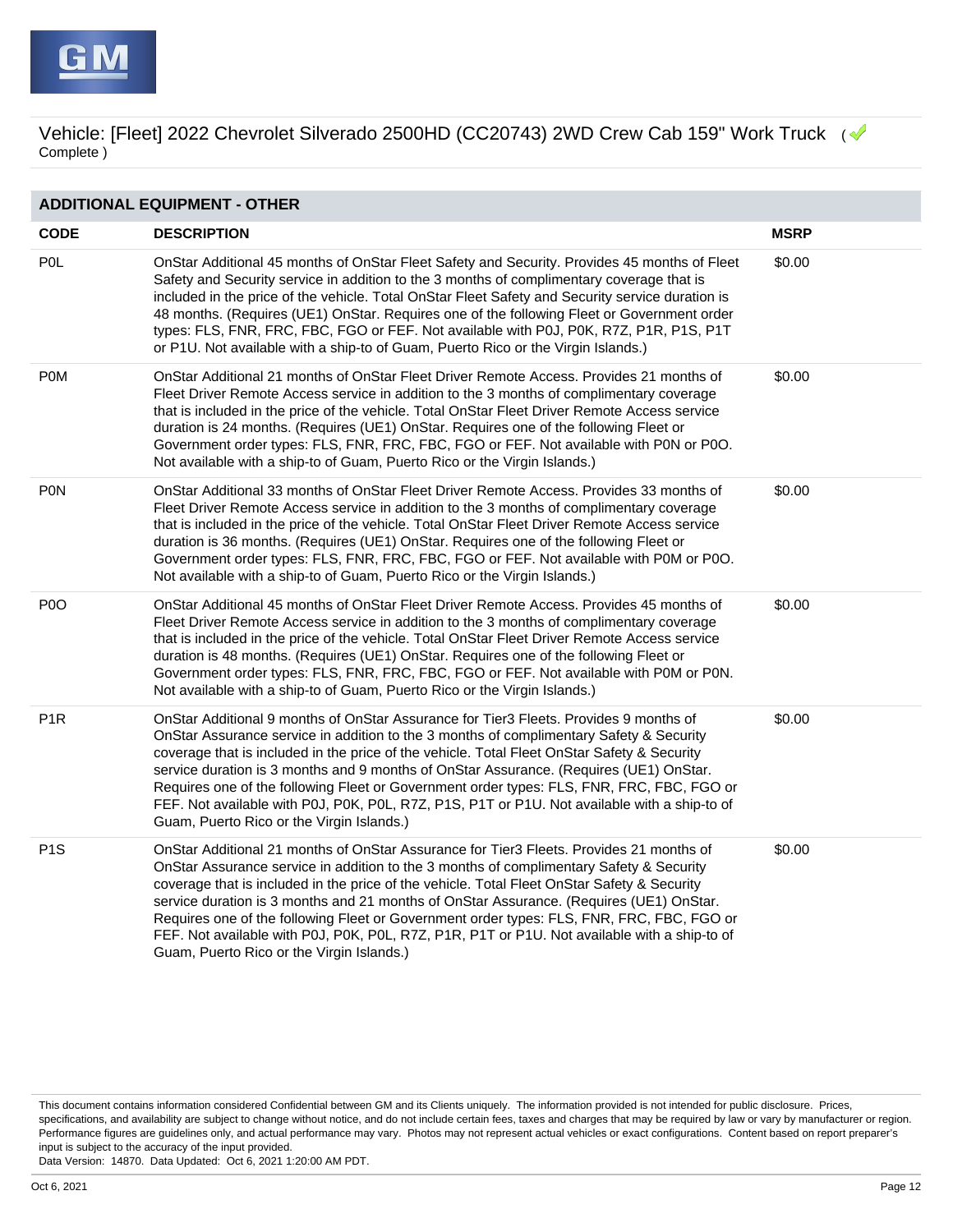

| <b>ADDITIONAL EQUIPMENT - OTHER</b> |                                                                                                                                                                                                                                                                                                                                                                                                                                                                                                                                                                                                                                                                                                                                                                                                                                                                                                                                                                                                                                  |             |  |  |
|-------------------------------------|----------------------------------------------------------------------------------------------------------------------------------------------------------------------------------------------------------------------------------------------------------------------------------------------------------------------------------------------------------------------------------------------------------------------------------------------------------------------------------------------------------------------------------------------------------------------------------------------------------------------------------------------------------------------------------------------------------------------------------------------------------------------------------------------------------------------------------------------------------------------------------------------------------------------------------------------------------------------------------------------------------------------------------|-------------|--|--|
| <b>CODE</b>                         | <b>DESCRIPTION</b>                                                                                                                                                                                                                                                                                                                                                                                                                                                                                                                                                                                                                                                                                                                                                                                                                                                                                                                                                                                                               | <b>MSRP</b> |  |  |
| P <sub>1</sub> T                    | OnStar Additional 33 months of OnStar Assurance for Tier3 Fleets. Provides 33 months of<br>OnStar Assurance service in addition to the 3 months of complimentary Safety & Security<br>coverage that is included in the price of the vehicle. Total Fleet OnStar Safety & Security<br>service duration is 3 months and 33 months of OnStar Assurance. (Requires (UE1) OnStar.<br>Requires one of the following Fleet or Government order types: FLS, FNR, FRC, FBC, FGO or<br>FEF. Not available with P0J, P0K, P0L, R7Z, P1R, P1S or P1U. Not available with a ship-to of<br>Guam, Puerto Rico or the Virgin Islands.)                                                                                                                                                                                                                                                                                                                                                                                                           | \$0.00      |  |  |
| P <sub>1U</sub>                     | OnStar Additional 45 months of OnStar Assurance for Tier3 Fleets. Provides 45 months of<br>OnStar Assurance service in addition to the 3 months of complimentary Safety & Security<br>coverage that is included in the price of the vehicle. Total Fleet OnStar Safety & Security<br>service duration is 3 months and 45 months of OnStar Assurance. (Requires (UE1) OnStar.<br>Requires one of the following Fleet or Government order types: FLS, FNR, FRC, FBC, FGO or<br>FEF. Not available with P0J, P0K, P0L, R7Z, P1R, P1S or P1T. Not available with a ship-to of<br>Guam, Puerto Rico or the Virgin Islands.)                                                                                                                                                                                                                                                                                                                                                                                                           | \$0.00      |  |  |
| R7Z                                 | OnStar Additional 57 months of OnStar Assurance for Tier3 Fleets. Provides 57 months of<br>OnStar Assurance service in addition to the 3 months of complimentary Safety & Security<br>coverage that is included in the price of the vehicle. Total Fleet OnStar Safety & Security<br>service duration is 3 months and 57 months of OnStar Assurance. (Requires (UE1) OnStar.<br>Requires one of the following Fleet or Government order types: FLS, FNR, FRC, FBC, FGO or<br>FEF. Not available with P0J, P0K, P0L, P1R, P1S, P1T or P1U. Not available with a ship-to of<br>Guam, Puerto Rico or the Virgin Islands.)                                                                                                                                                                                                                                                                                                                                                                                                           | \$0.00      |  |  |
| <b>POV</b>                          | OnStar Vehicle Insights - 1 year of Service. Includes 12 months of OnStar Vehicle Insights<br>service. OnStar Vehicle Insights provides fleet managers and drivers the tools and data they<br>need to help maximize fleet productivity and help maximize fleet's operational efficiencies.<br>OnStar Vehicle Insights relays real-time vehicle data like vehicle location, driver performance<br>information and more. Eligible customers must sign up for an account at<br>www.onstarvehicleinsights.com in order to take advantage of this 12 months offer. Requires an<br>active connected vehicle services plan. The OnStar Vehicle Insights service is included in the<br>price of the vehicle. Total service duration is 12 months. Non-Transferrable. Non-Refundable.<br>(Requires (UE1) OnStar. Requires one of the following Fleet or Government order types: FLS,<br>FNR, FRC, FBC, FGO or FEF. Not available with P0W, P0X, P0Y or P0Z. Not available with a<br>ship-to of Guam, Puerto Rico or the Virgin Islands.)  | \$0.00      |  |  |
| <b>POW</b>                          | OnStar Vehicle Insights - 2 years of Service. Includes 24 months of OnStar Vehicle Insights<br>service. OnStar Vehicle Insights provides fleet managers and drivers the tools and data they<br>need to help maximize fleet productivity and help maximize fleet's operational efficiencies.<br>OnStar Vehicle Insights relays real-time vehicle data like vehicle location, driver performance<br>information and more. Eligible customers must sign up for an account at<br>www.onstarvehicleinsights.com in order to take advantage of this 24 months offer. Requires an<br>active connected vehicle services plan. The OnStar Vehicle Insights service is included in the<br>price of the vehicle. Total service duration is 24 months. Non-Transferrable. Non-Refundable.<br>(Requires (UE1) OnStar. Requires one of the following Fleet or Government order types: FLS,<br>FNR, FRC, FBC, FGO or FEF. Not available with P0V, P0X, P0Y or P0Z. Not available with a<br>ship-to of Guam, Puerto Rico or the Virgin Islands.) | \$0.00      |  |  |

This document contains information considered Confidential between GM and its Clients uniquely. The information provided is not intended for public disclosure. Prices, specifications, and availability are subject to change without notice, and do not include certain fees, taxes and charges that may be required by law or vary by manufacturer or region. Performance figures are guidelines only, and actual performance may vary. Photos may not represent actual vehicles or exact configurations. Content based on report preparer's input is subject to the accuracy of the input provided.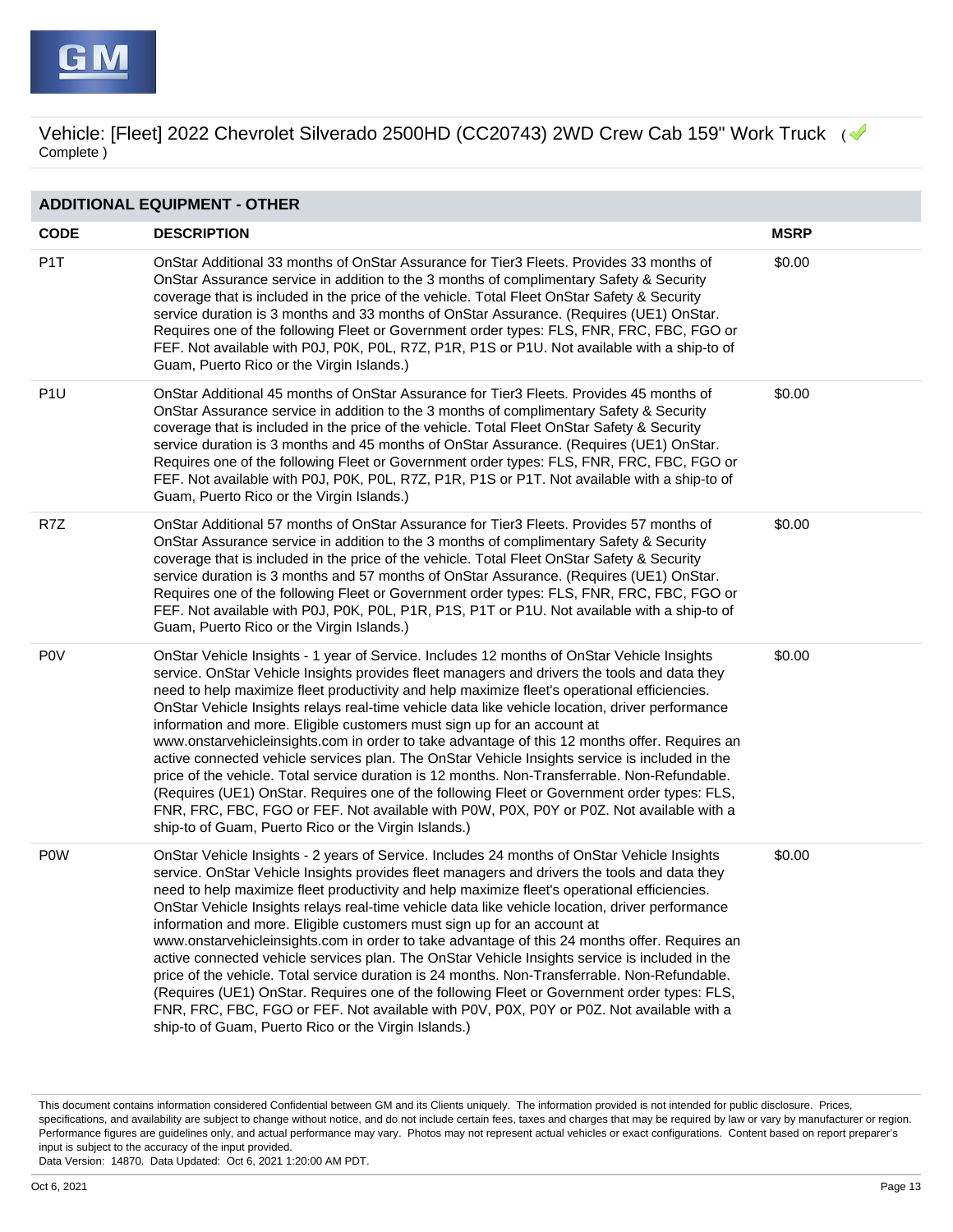

| <b>ADDITIONAL EQUIPMENT - OTHER</b> |                                                                                                                                                                                                                                                                                                                                                                                                                                                                                                                                                                                                                                                                                                                                                                                                                                                                                                                                                                                                                                  |             |  |  |
|-------------------------------------|----------------------------------------------------------------------------------------------------------------------------------------------------------------------------------------------------------------------------------------------------------------------------------------------------------------------------------------------------------------------------------------------------------------------------------------------------------------------------------------------------------------------------------------------------------------------------------------------------------------------------------------------------------------------------------------------------------------------------------------------------------------------------------------------------------------------------------------------------------------------------------------------------------------------------------------------------------------------------------------------------------------------------------|-------------|--|--|
| <b>CODE</b>                         | <b>DESCRIPTION</b>                                                                                                                                                                                                                                                                                                                                                                                                                                                                                                                                                                                                                                                                                                                                                                                                                                                                                                                                                                                                               | <b>MSRP</b> |  |  |
| P <sub>0</sub> X                    | OnStar Vehicle Insights - 3 years of Service. Includes 36 months of OnStar Vehicle Insights<br>service. OnStar Vehicle Insights provides fleet managers and drivers the tools and data they<br>need to help maximize fleet productivity and help maximize fleet's operational efficiencies.<br>OnStar Vehicle Insights relays real-time vehicle data like vehicle location, driver performance<br>information and more. Eligible customers must sign up for an account at<br>www.onstarvehicleinsights.com in order to take advantage of this 36 months offer. Requires an<br>active connected vehicle services plan. The OnStar Vehicle Insights service is included in the<br>price of the vehicle. Total service duration is 36 months. Non-Transferrable. Non-Refundable.<br>(Requires (UE1) OnStar. Requires one of the following Fleet or Government order types: FLS,<br>FNR, FRC, FBC, FGO or FEF. Not available with P0V, P0W, P0Y or P0Z. Not available with a<br>ship-to of Guam, Puerto Rico or the Virgin Islands.) | \$0.00      |  |  |
| P <sub>0</sub> Y                    | OnStar Vehicle Insights - 4 years of Service. Includes 48 months of OnStar Vehicle Insights<br>service. OnStar Vehicle Insights provides fleet managers and drivers the tools and data they<br>need to help maximize fleet productivity and help maximize fleet's operational efficiencies.<br>OnStar Vehicle Insights relays real-time vehicle data like vehicle location, driver performance<br>information and more. Eligible customers must sign up for an account at<br>www.onstarvehicleinsights.com in order to take advantage of this 48 months offer. Requires an<br>active connected vehicle services plan. The OnStar Vehicle Insights service is included in the<br>price of the vehicle. Total service duration is 48 months. Non-Transferrable. Non-Refundable.<br>(Requires (UE1) OnStar. Requires one of the following Fleet or Government order types: FLS,<br>FNR, FRC, FBC, FGO or FEF. Not available with P0V, P0W, P0X or P0Z. Not available with a<br>ship-to of Guam, Puerto Rico or the Virgin Islands.) | \$0.00      |  |  |
| P <sub>0</sub> Z                    | OnStar Vehicle Insights - 5 years of Service. Includes 60 months of OnStar Vehicle Insights<br>service. OnStar Vehicle Insights provides fleet managers and drivers the tools and data they<br>need to help maximize fleet productivity and help maximize fleet's operational efficiencies.<br>OnStar Vehicle Insights relays real-time vehicle data like vehicle location, driver performance<br>information and more. Eligible customers must sign up for an account at<br>www.onstarvehicleinsights.com in order to take advantage of this 60 months offer. Requires an<br>active connected vehicle services plan. The OnStar Vehicle Insights service is included in the<br>price of the vehicle. Total service duration is 60 months. Non-Transferrable. Non-Refundable.<br>(Requires (UE1) OnStar. Requires one of the following Fleet or Government order types: FLS,<br>FNR, FRC, FBC, FGO or FEF. Not available on P0V, P0W, P0X or P0Y. Not available with a<br>ship-to of Guam, Puerto Rico or the Virgin Islands.)   | \$0.00      |  |  |
| PR <sub>6</sub>                     | SiriusXM Radio Additional 9 months of the SiriusXM Platinum Plan. Includes 150 channels of<br>commercial-free music plus every major sport and the biggest names in entertainment, news<br>and comedy in vehicle plus 9 months of listening on the Sirius XM app or online in addition to<br>the 3 months of Platinum Plan trial service that is included in the price of the vehicle. Total<br>service duration is 12 months. Non-Transferrable. Non-Refundable. (Requires (U2K) SiriusXM<br>Radio and a Fleet order type. Not available with FDR order types, PR7 or PR8. Not available<br>in AK, HI, PR and VI.)                                                                                                                                                                                                                                                                                                                                                                                                              | \$0.00      |  |  |

This document contains information considered Confidential between GM and its Clients uniquely. The information provided is not intended for public disclosure. Prices, specifications, and availability are subject to change without notice, and do not include certain fees, taxes and charges that may be required by law or vary by manufacturer or region. Performance figures are guidelines only, and actual performance may vary. Photos may not represent actual vehicles or exact configurations. Content based on report preparer's input is subject to the accuracy of the input provided.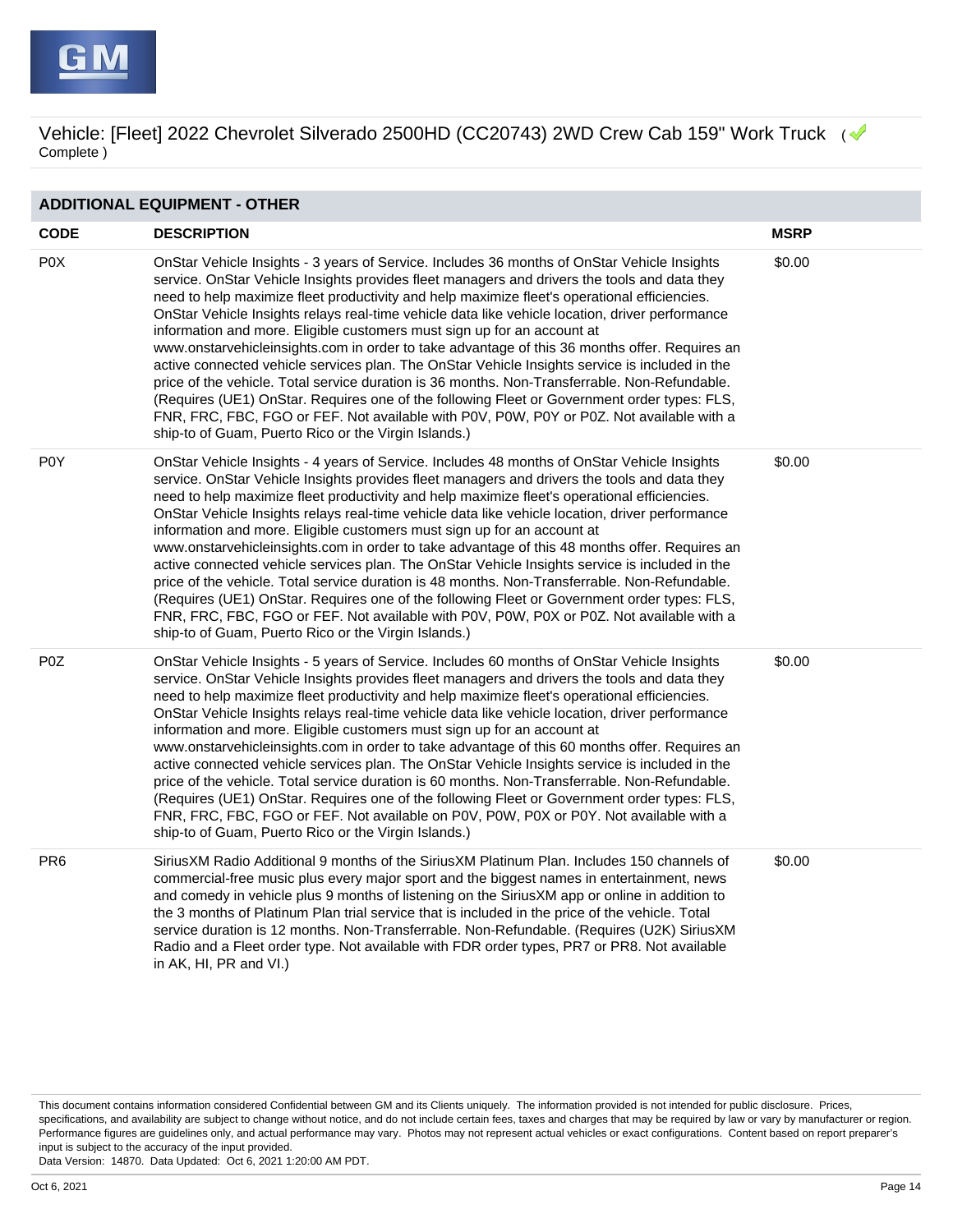| <b>ADDITIONAL EQUIPMENT - OTHER</b> |                                                                                                                                                                                                                                                                                                                                                                                                                                                                                                                                                                                                                        |             |  |  |
|-------------------------------------|------------------------------------------------------------------------------------------------------------------------------------------------------------------------------------------------------------------------------------------------------------------------------------------------------------------------------------------------------------------------------------------------------------------------------------------------------------------------------------------------------------------------------------------------------------------------------------------------------------------------|-------------|--|--|
| <b>CODE</b>                         | <b>DESCRIPTION</b>                                                                                                                                                                                                                                                                                                                                                                                                                                                                                                                                                                                                     | <b>MSRP</b> |  |  |
| PR7                                 | Sirius XM Radio Additional 21 months of the Sirius XM Platinum Plan. Includes 150 channels of<br>commercial-free music plus every major sport and the biggest names in entertainment, news<br>and comedy in vehicle plus 21 months of listening on the SiriusXM app or online in addition to<br>the 3 months of Platinum Plan trial service that is included in the price of the vehicle. Total<br>service duration is 24 months. Non-Transferrable. Non-Refundable. (Requires (U2K) SiriusXM<br>Radio and a Fleet order type. Not available with FDR order types, PR6 or PR8. Not available<br>in AK, HI, PR and VI.) | \$0.00      |  |  |
| PR <sub>8</sub>                     | SiriusXM Radio Additional 33 months of the SiriusXM Platinum Plan. Includes 150 channels of<br>commercial-free music plus every major sport and the biggest names in entertainment, news<br>and comedy in vehicle plus 33 months of listening on the SiriusXM app or online in addition to<br>the 3 months of Platinum Plan trial service that is included in the price of the vehicle. Total<br>service duration is 36 months. Non-Transferrable. Non-Refundable. (Requires (U2K) SiriusXM<br>Radio and a Fleet order type. Not available with FDR order types, PR6 or PR7. Not available<br>in AK, HI, PR and VI.)   | \$0.00      |  |  |
| R9Y                                 | Fleet Free Maintenance Credit. This option code provides a credit in lieu of the free oil<br>changes, tire rotations and inspections for one maintenance service during 1st year of<br>ownership. The invoice will detail the applicable credit. The customer will be responsible for all<br>oil change, tire rotations and inspections costs for this vehicle. (Requires one of the following<br>Fleet order types: FBC, FBN, FCA, FCN, FEF, FLS, FNR or FRC. Not available with FDR or<br>FGO order type.) *CREDIT*                                                                                                  | (\$45.00)   |  |  |
| <b>FVX</b>                          | National Fleet Incentive **The dealer, on behalf of the fleet customer, will have the option of<br>selecting the greater of the available fleet incentive (FVX/FPP) or a regional retail consumer<br>cash incentive (CNC, CNE, CSE, CSR, CWE) IN EFFECT AT THE TIME OF DELIVERY, but<br>not both. See the retail consumer cash administrative message for full guidelines. Regardless<br>of the incentive taken, all deliveries are to be reported as fleet**                                                                                                                                                          | \$0.00      |  |  |
| VQ1                                 | <b>Fleet Processing Option</b>                                                                                                                                                                                                                                                                                                                                                                                                                                                                                                                                                                                         | \$0.00      |  |  |
| VQ <sub>2</sub>                     | <b>Fleet Processing Option</b>                                                                                                                                                                                                                                                                                                                                                                                                                                                                                                                                                                                         | \$0.00      |  |  |
| VQ3                                 | <b>Fleet Processing Option</b>                                                                                                                                                                                                                                                                                                                                                                                                                                                                                                                                                                                         | \$0.00      |  |  |
| <b>SHIP THRU CODES</b>              |                                                                                                                                                                                                                                                                                                                                                                                                                                                                                                                                                                                                                        |             |  |  |
| <b>CODE</b>                         | <b>DESCRIPTION</b>                                                                                                                                                                                                                                                                                                                                                                                                                                                                                                                                                                                                     | <b>MSRP</b> |  |  |
| <b>TCL</b>                          | Ship Thru, Produced in Flint Assembly and shipped to Kerr Industries, Warren, MI. Returned to<br>Flint Assembly for shipping to final destination                                                                                                                                                                                                                                                                                                                                                                                                                                                                      | \$0.00      |  |  |
| <b>TDE</b>                          | Ship Thru, Produced in Flint Assembly and shipped to Monroe Truck Equipment, MI, Then to<br>TK Services, AK for shipping to final destination                                                                                                                                                                                                                                                                                                                                                                                                                                                                          | \$0.00      |  |  |
| <b>TVY</b>                          | Ship Thru, Produced and shipped to Anchorage VDC then to TK Services and returned to<br>Anchorage VDC for shipping to final destination Available only to orders with a final Ship-To<br>Code for State of Alaska Dealers only                                                                                                                                                                                                                                                                                                                                                                                         | \$0.00      |  |  |
| <b>TZS</b>                          | Ship Thru, Produced in Flint Assembly and shipped to Alt. Fuel Innovations LLC, Kansas City,<br>MO. Returned to Fairfax Assembly for shipping to final destination                                                                                                                                                                                                                                                                                                                                                                                                                                                     | \$0.00      |  |  |

This document contains information considered Confidential between GM and its Clients uniquely. The information provided is not intended for public disclosure. Prices, specifications, and availability are subject to change without notice, and do not include certain fees, taxes and charges that may be required by law or vary by manufacturer or region. Performance figures are guidelines only, and actual performance may vary. Photos may not represent actual vehicles or exact configurations. Content based on report preparer's input is subject to the accuracy of the input provided.